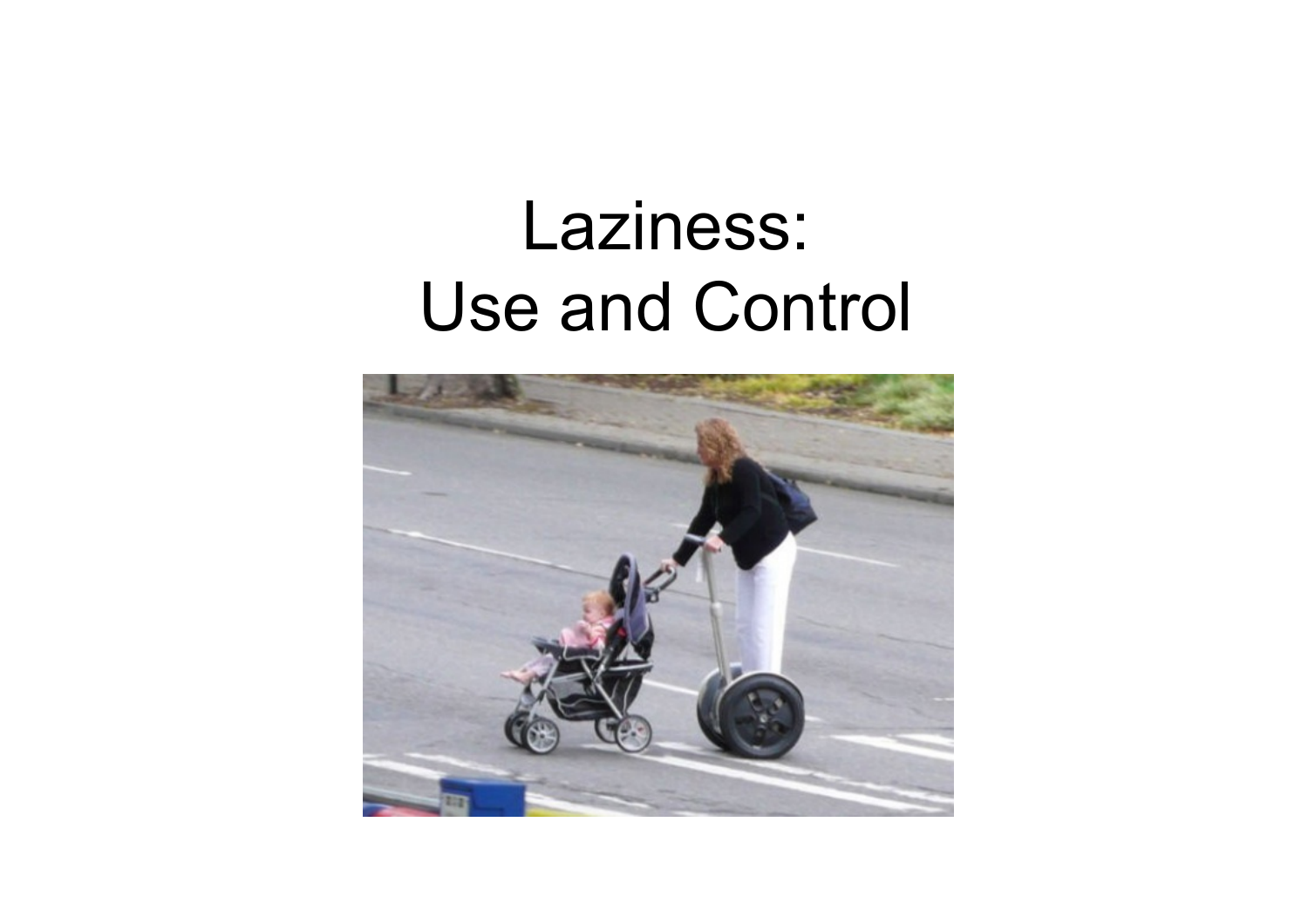## An Expensive Function?

```
expensive:: Integer -> Integer
expensive n
\left| \begin{array}{cccc} n < = & 1 \end{array} \right| = 1)))))))|)otherwise)=)expensive)(n.1))))))))))
                           )))))))))))))))))))))+)expensive)(n.2))
choice :: Bool -> a -> a -> a
choice False)x)y)=)x)
choice True x y = y
```
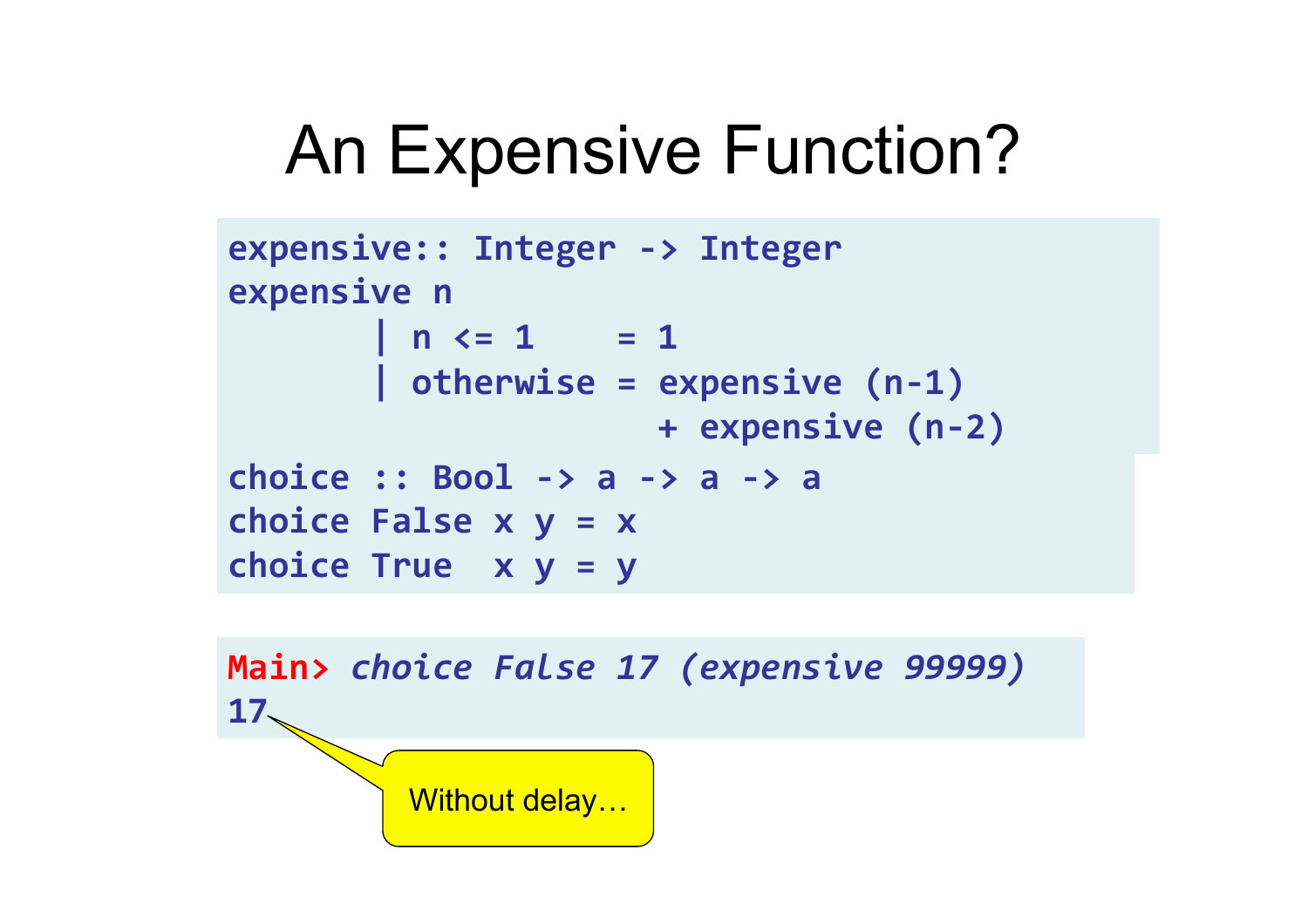### **Laziness**

- Haskell is a *lazy* language
	- A particular function argument is only evaluated when it is **needed**, and
	- if it is needed then it is evaluated just once

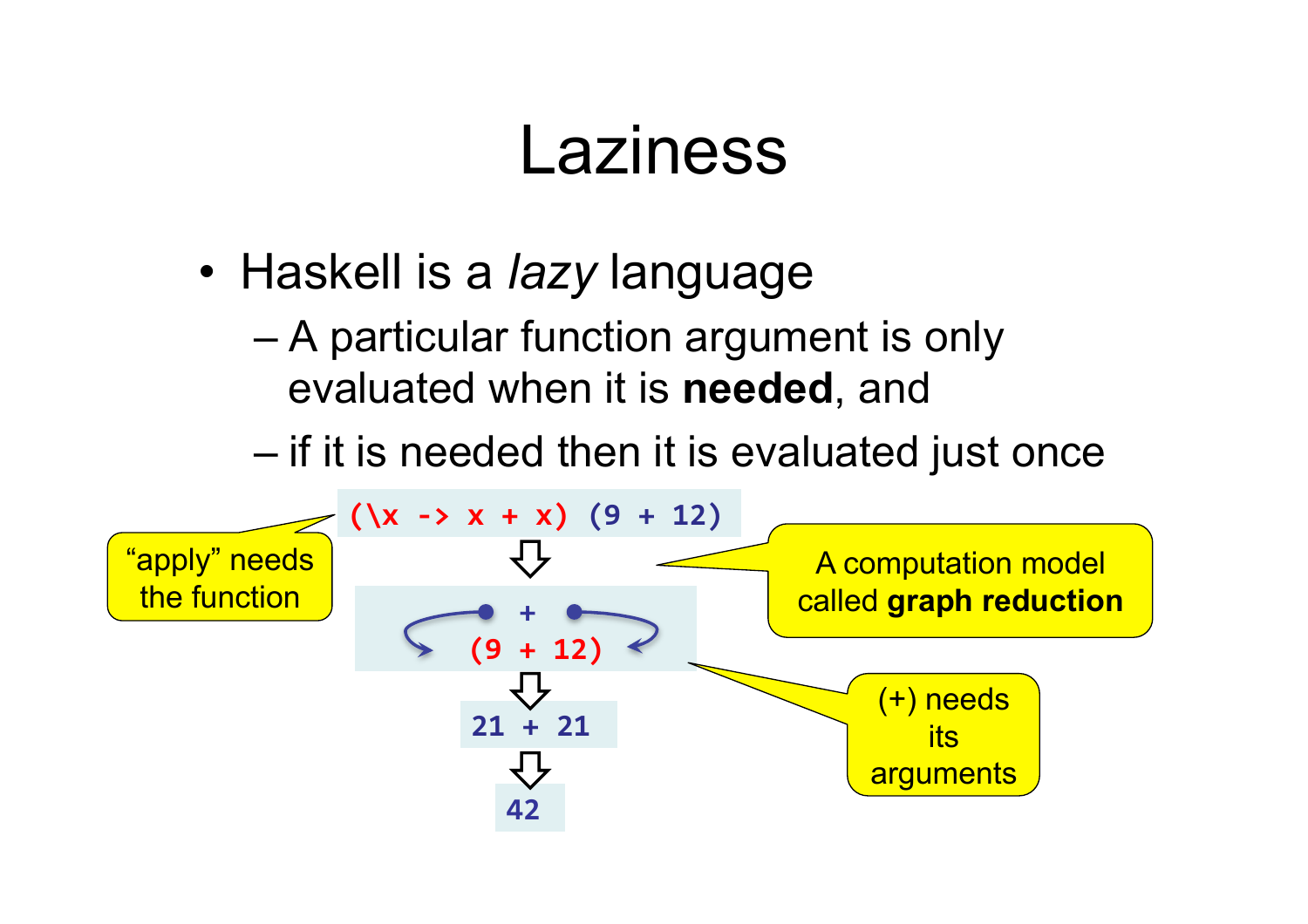### When is a Value "Needed"?

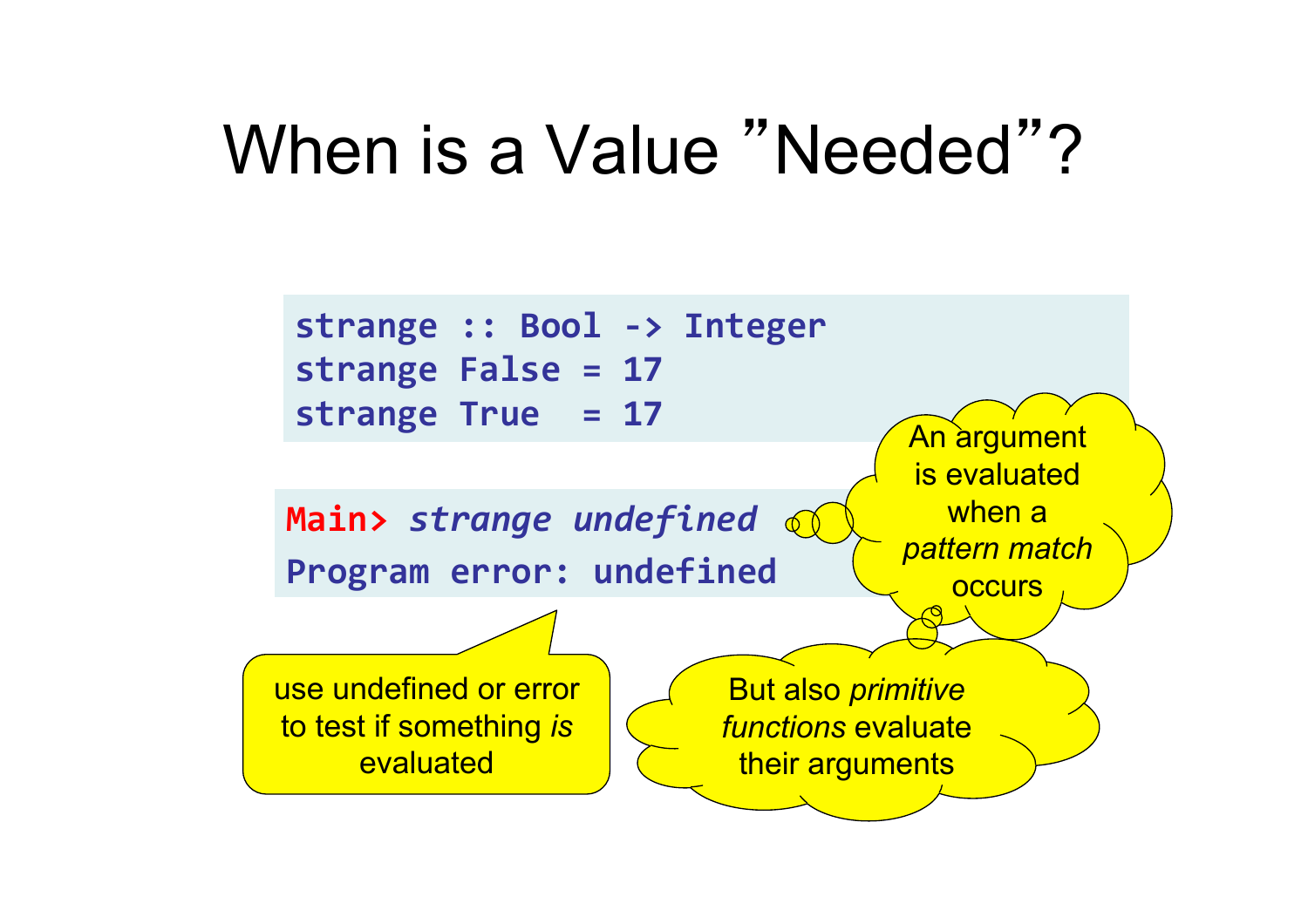# Lazy Programming Style

- Separate
	- Where the computation of a value is defined
	- Where the computation of a value happens

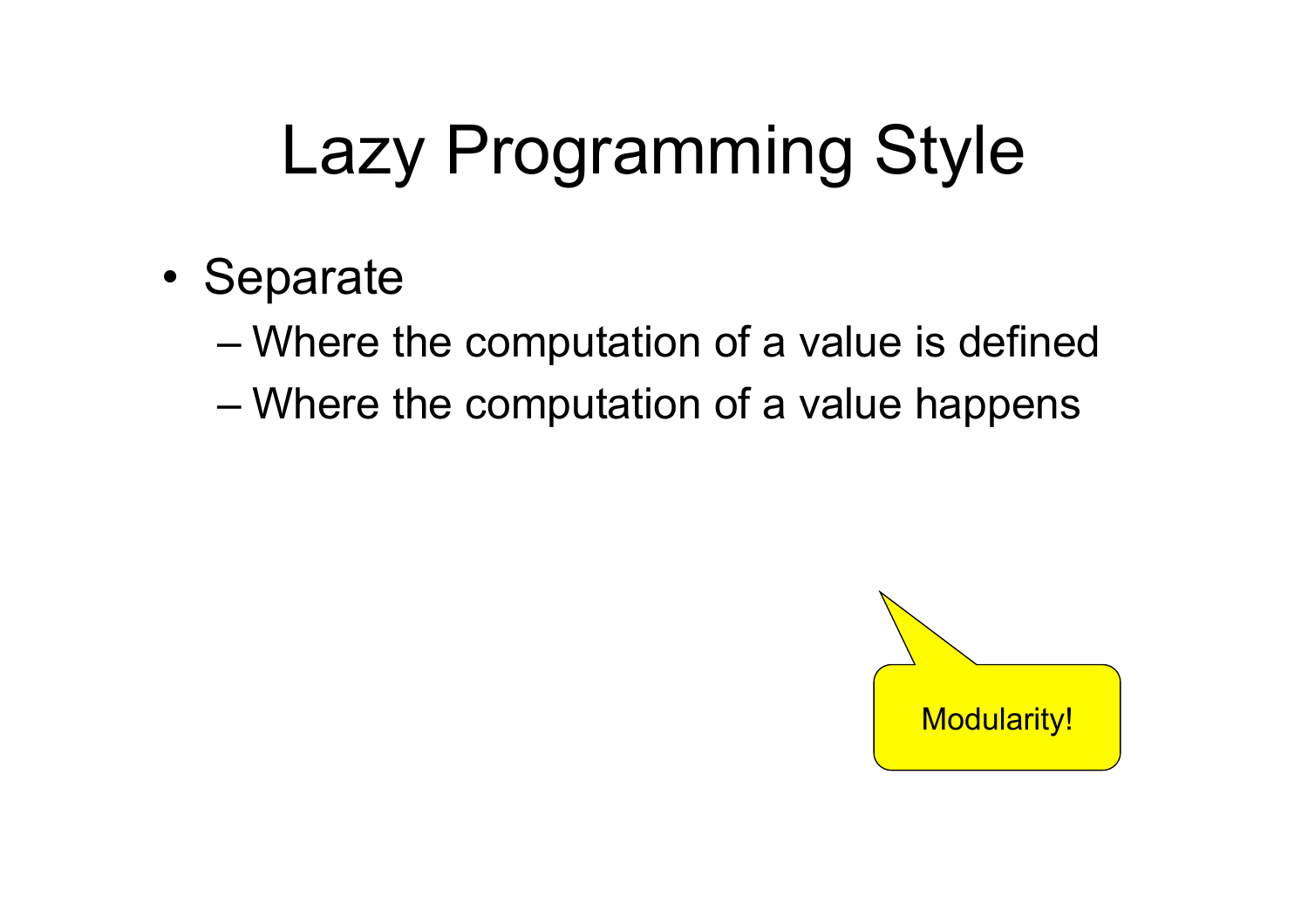## **Backtracking**

- E.g. the Suduko lab
- Write an expression which represents all valid solutions to a problem and pick the first one.
- Laziness ensures that we do not generate more than we need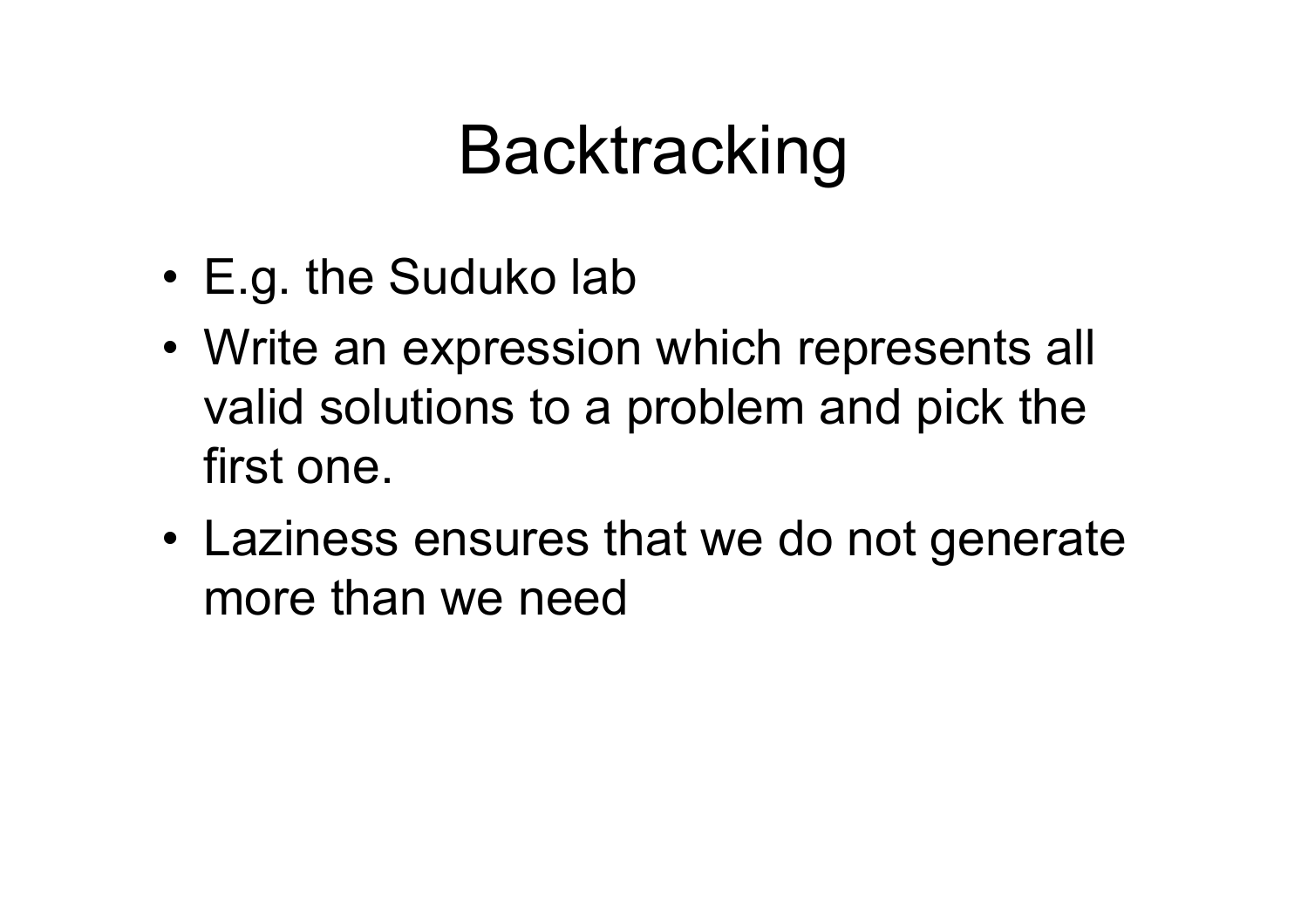### At Most Once?

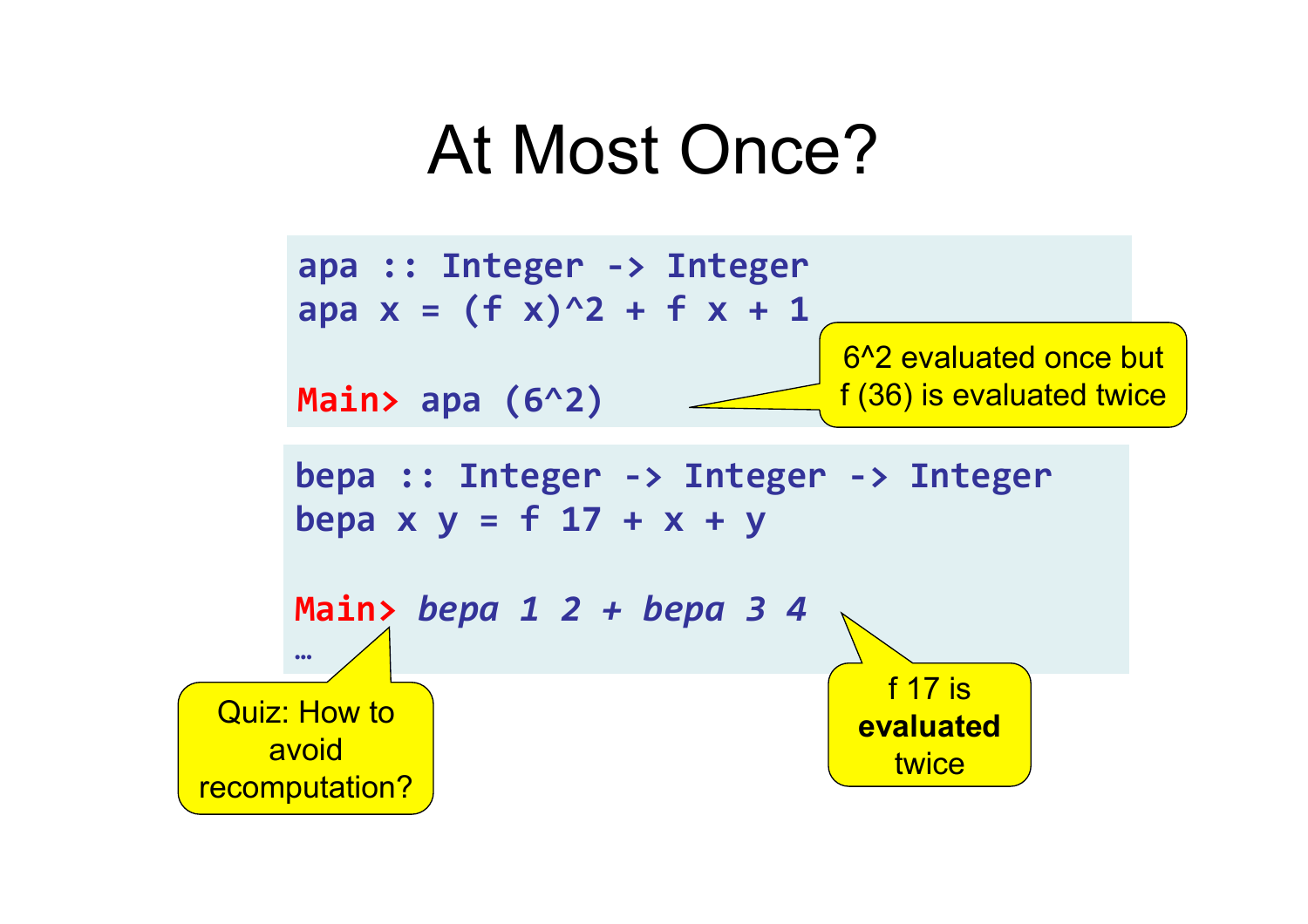#### At Most Once!

**apa)::)Integer).>)Integer** apa  $x = v^2 + v + 1$ where  $v = f x$ 

**bepa)::)Integer).>)Integer).>)Integer**  $bepa$  **x**  $y = f17 + x + y$ **f17)::)Integer**  $f17 = f17$ The compiler might also perform these **optimisations** ghc –O or ghc –ffull-laziness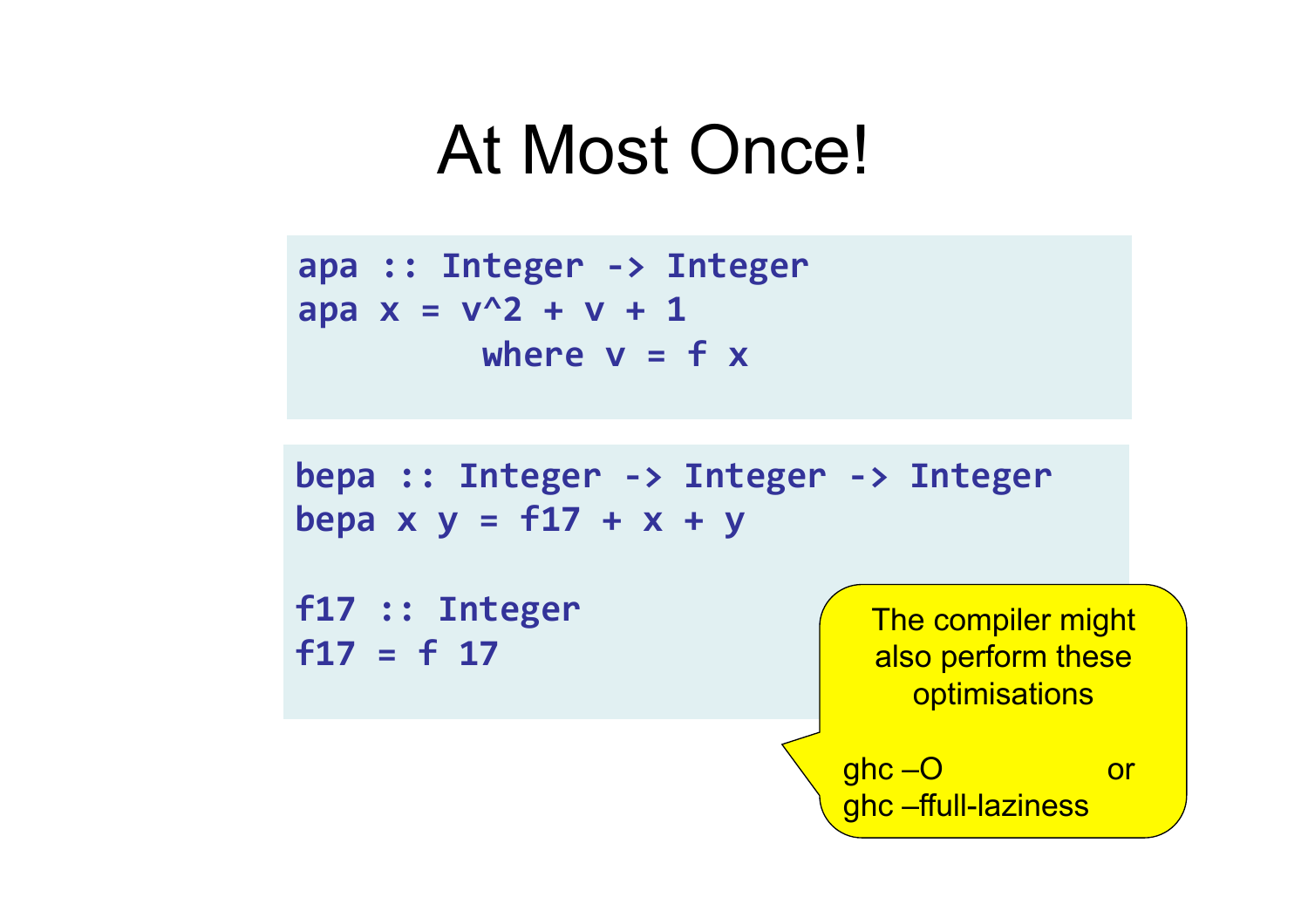## Infinite Lists

- Because of laziness, values in Haskell can be *infinite*
- Do not compute them completely!
	- Instead, only use parts of them

```
take n [3..] 
xs `zip` [1..]
```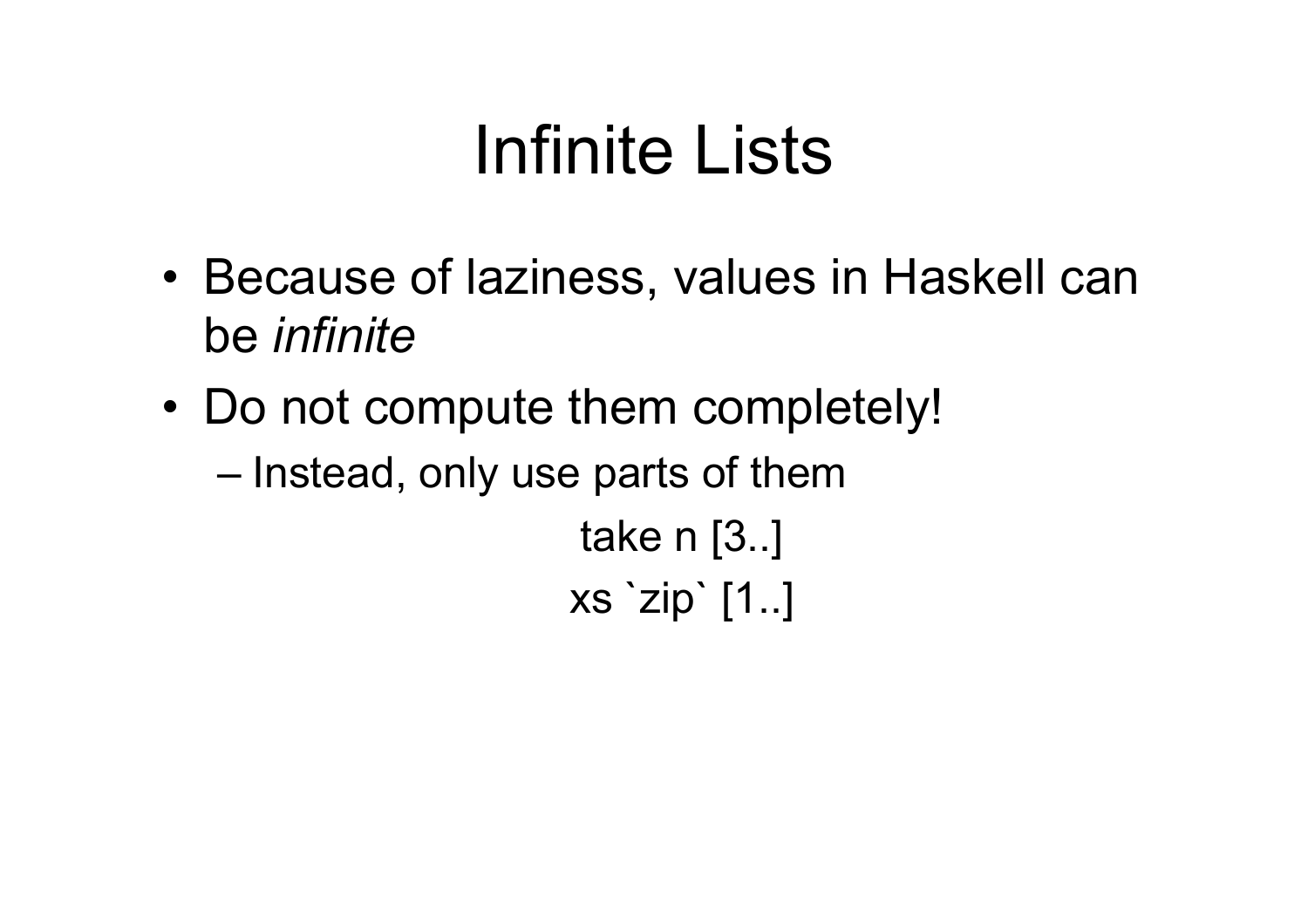## Examples

• Uses of infinite lists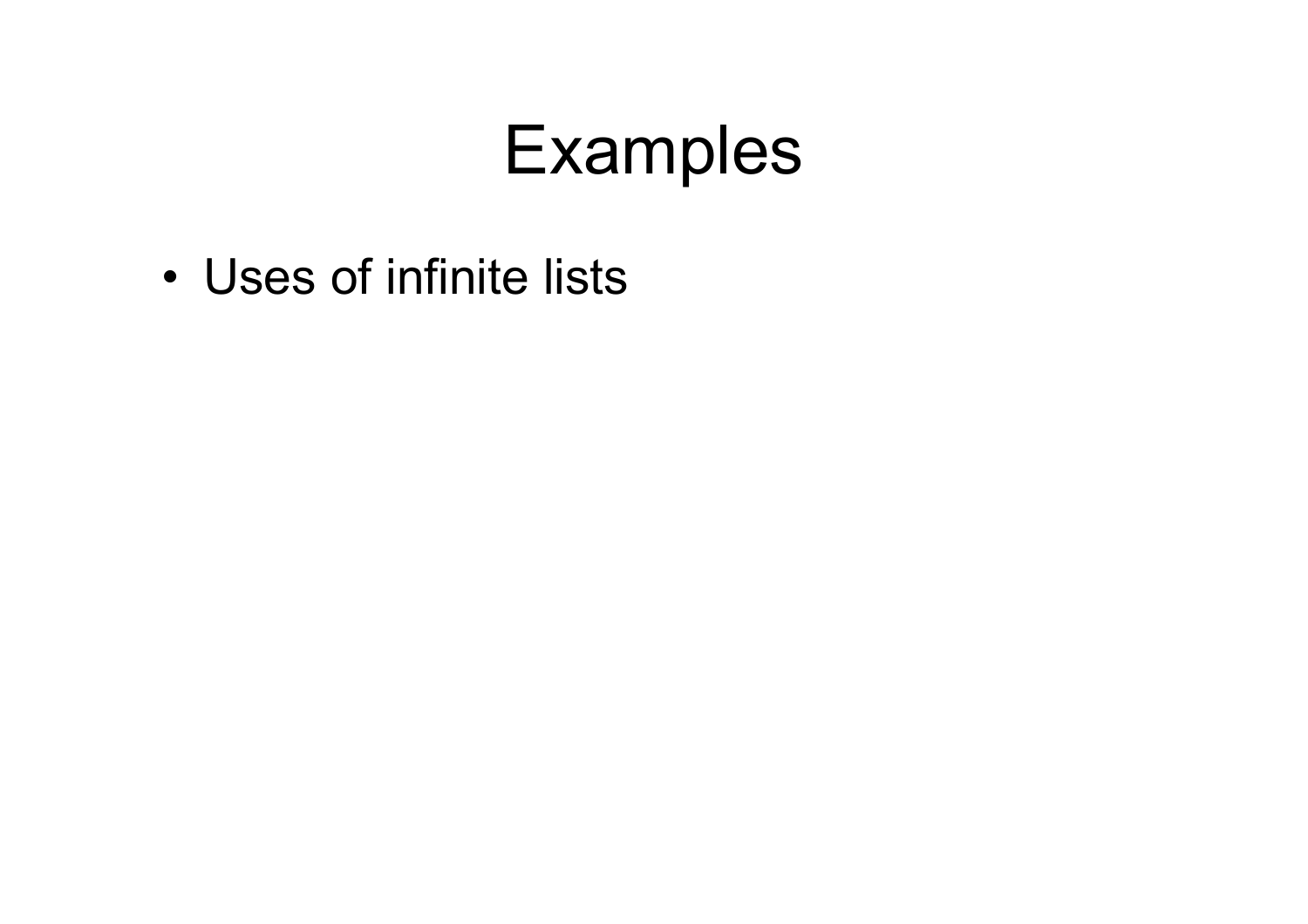### Example: PrintTable

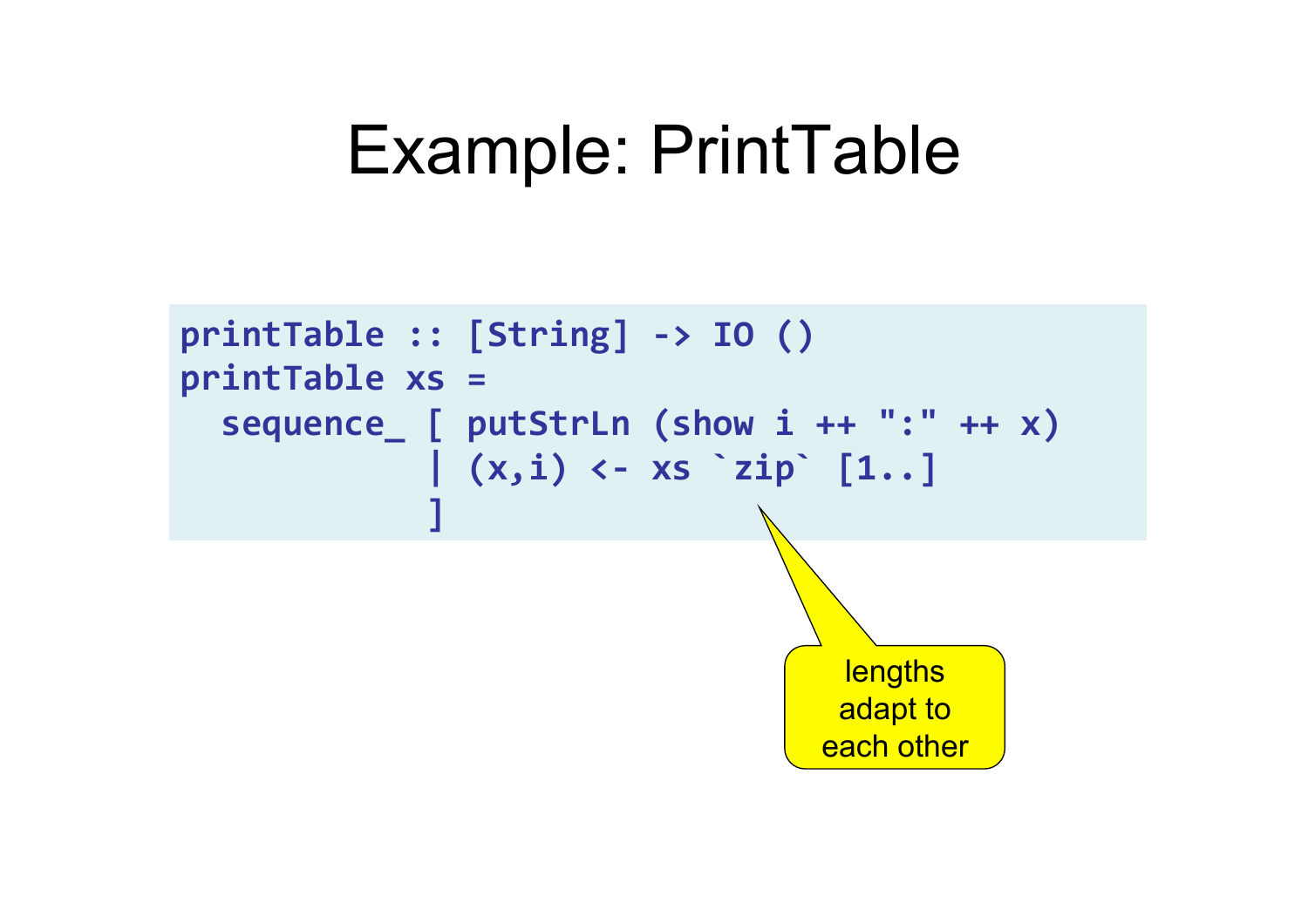#### **Iterate**

 $\text{iterate} :: (a \rightarrow a) \rightarrow a \rightarrow [a]$ iterate  $f(x) = x$ : iterate  $f(f(x))$ 

**Main>** *iterate&(\*2)&1&* **[1,2,4,8,16,32,64,128,256,512,1024,...)**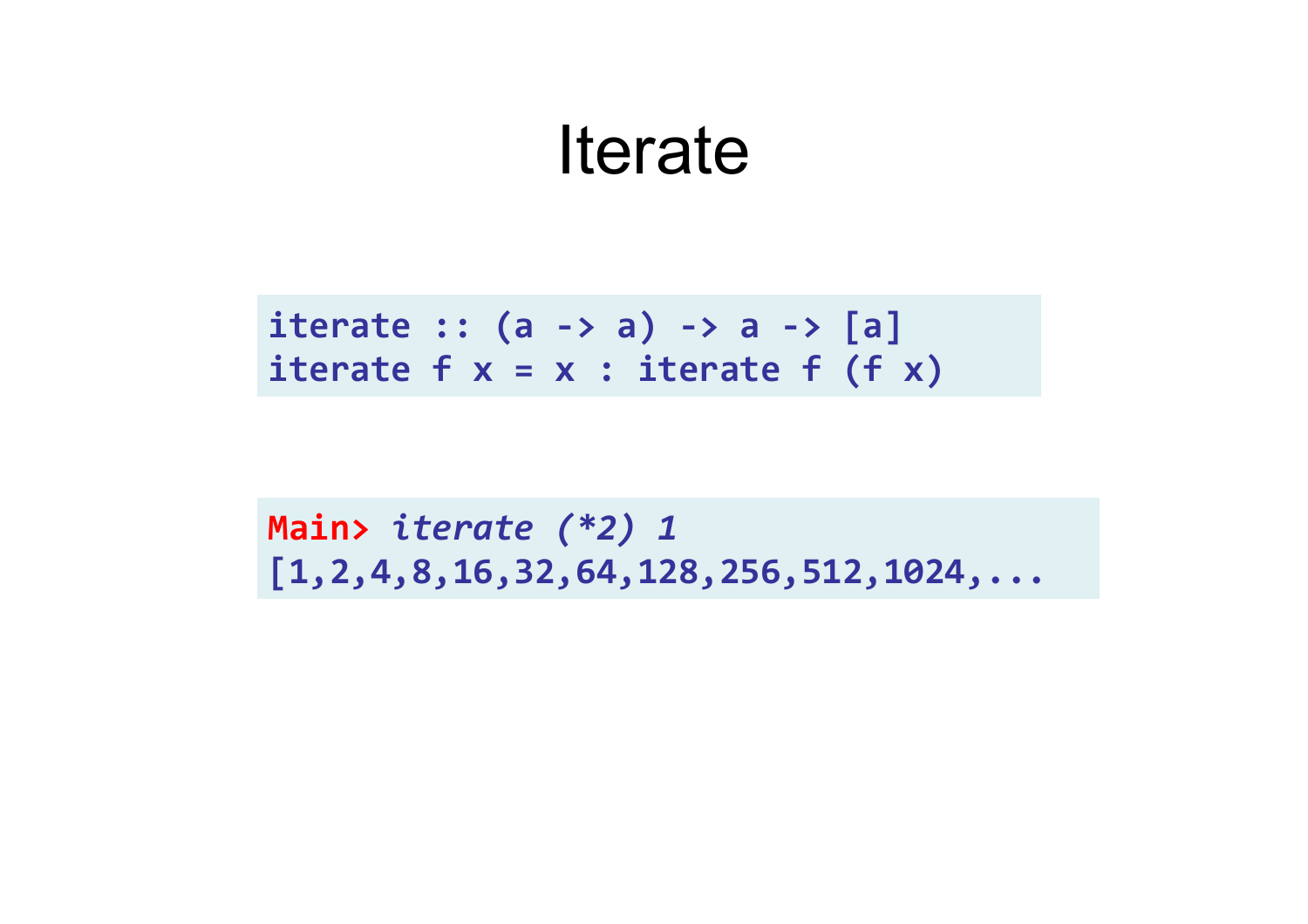## Other Handy Functions

```
repeat)::)a).>)[a])
repeat x = x : repeat xcycle)::)[a]).>)[a])
cycle xs)=)xs)++)cycle xs
```
Quiz: How to define these with iterate?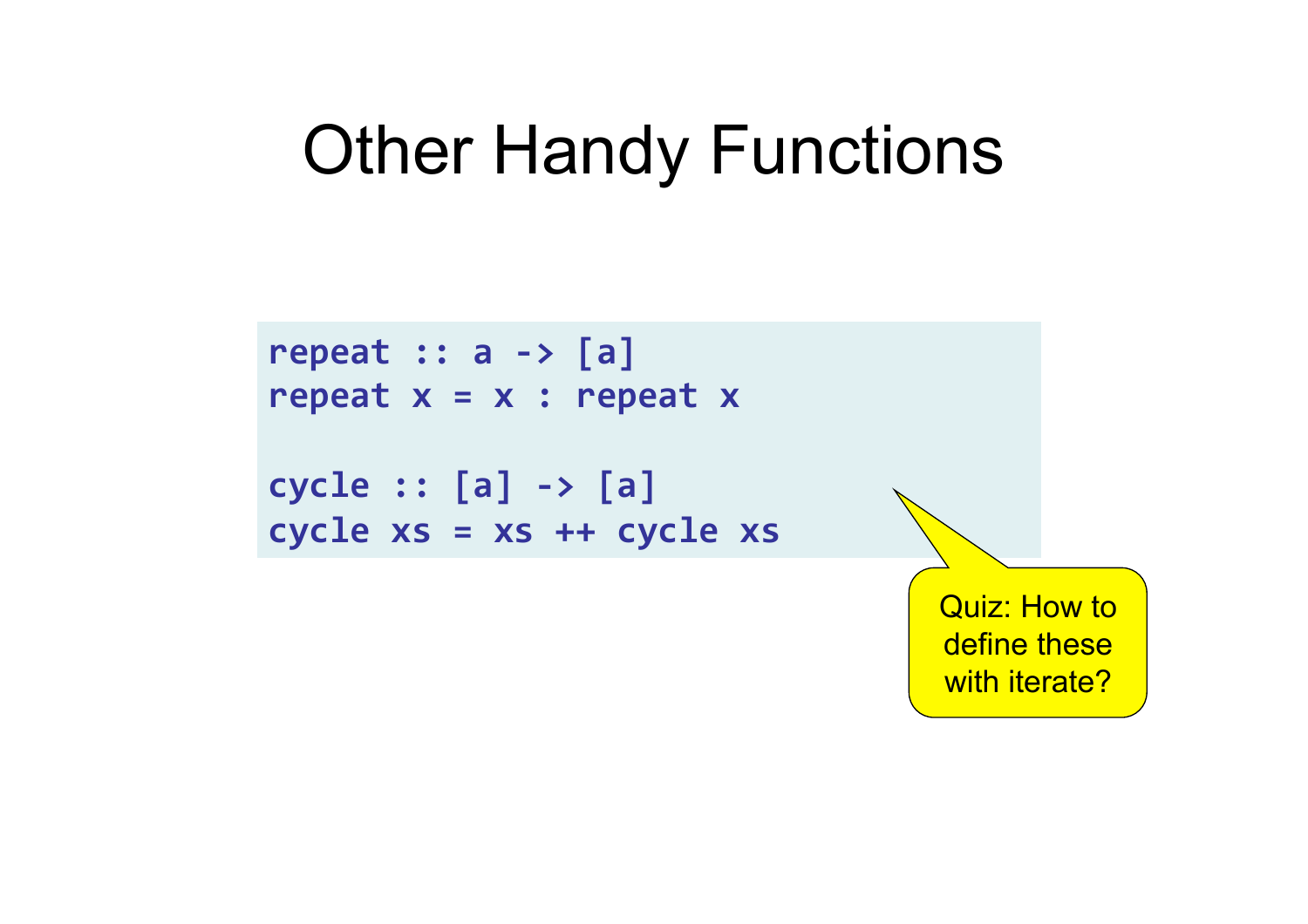### Alternative Definitions

```
repeat)::)a).>)[a])
repeat x =iterate id xcycle)::)[a]).>)[a])
cycle xs)=)concat)(repeat xs))
```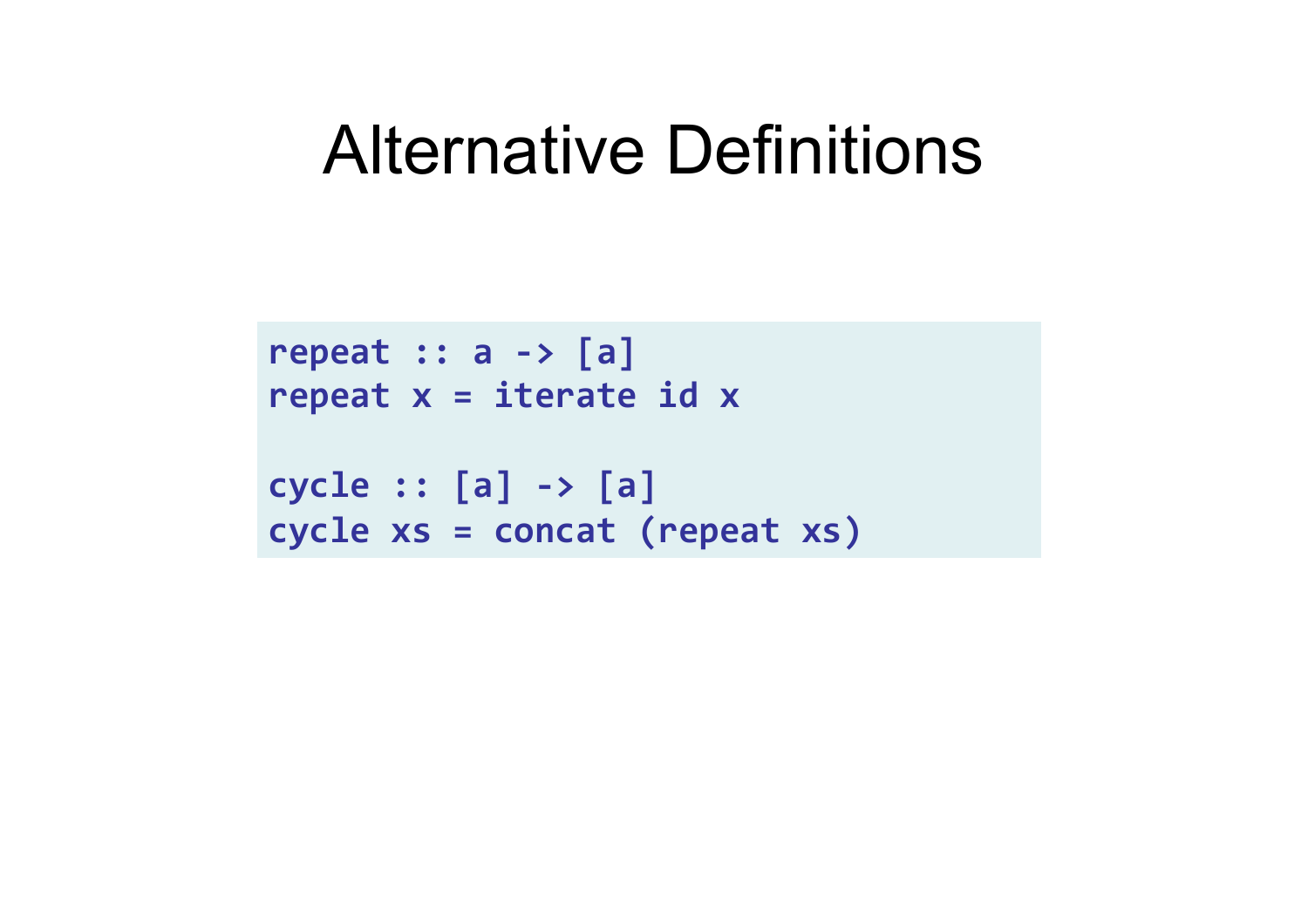### **Replicate**

```
replicate :: Int -> a -> [a]
replicate n x = take n (repeat x)
```

```
Main> replicate 5 'a'
"
aaaaa
"
```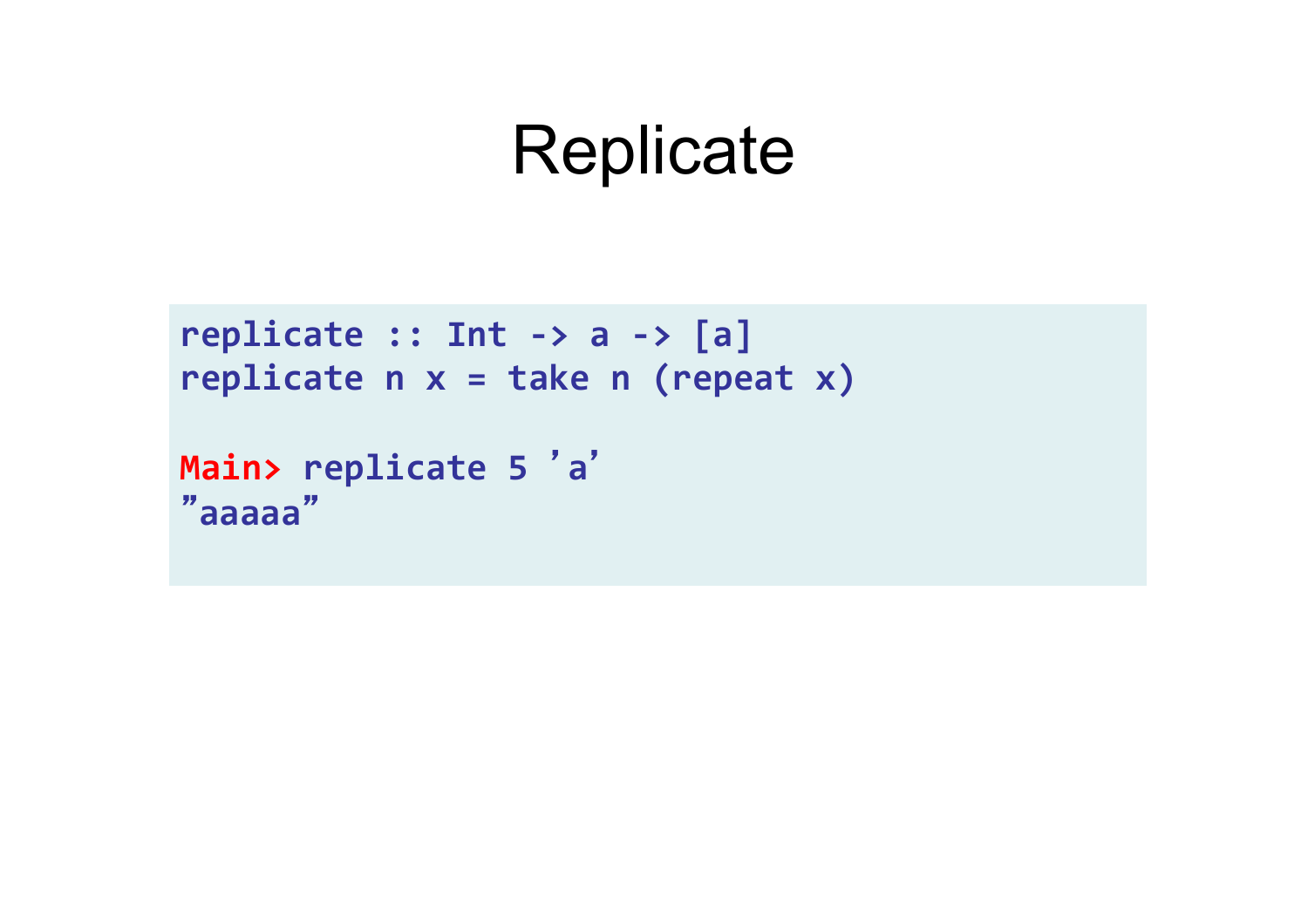#### Problem: Grouping List Elements

```
group :: Int -> [a] -> [[a]]group)=)?)
Main>)group)3)"apabepacepa!"
["
apa
"
,
"bep"
,
"
ace
"
,
"pa!"])
```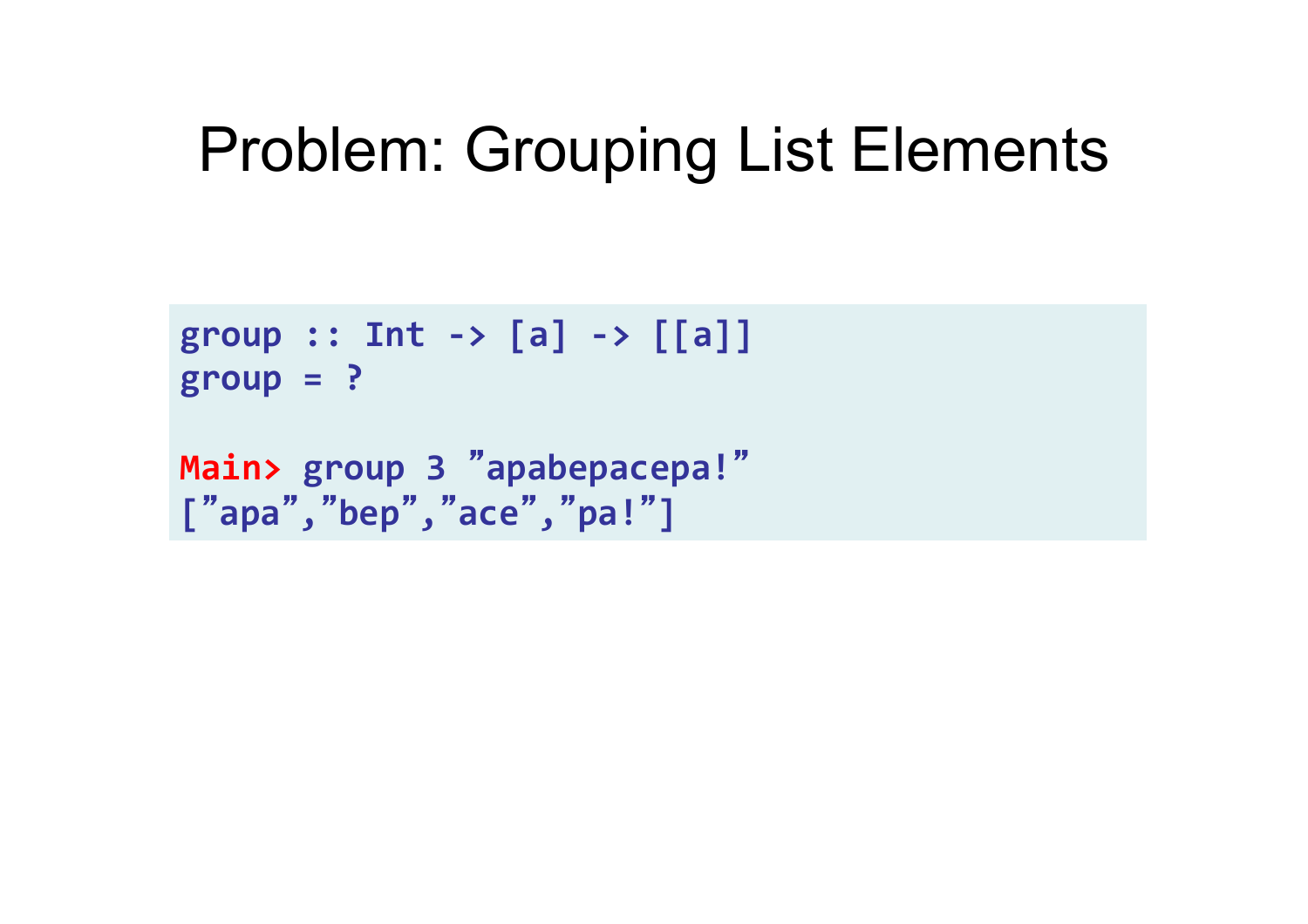#### Problem: Grouping List Elements

```
group :: Int -> [a] -> [[a]]group n = takeWhile (not . null)
          )))))))).)map)(take)n))
           )))))))).)iterate)(drop)n))
   . connects "stages"
     --- like Unix pipe
        symbol |
```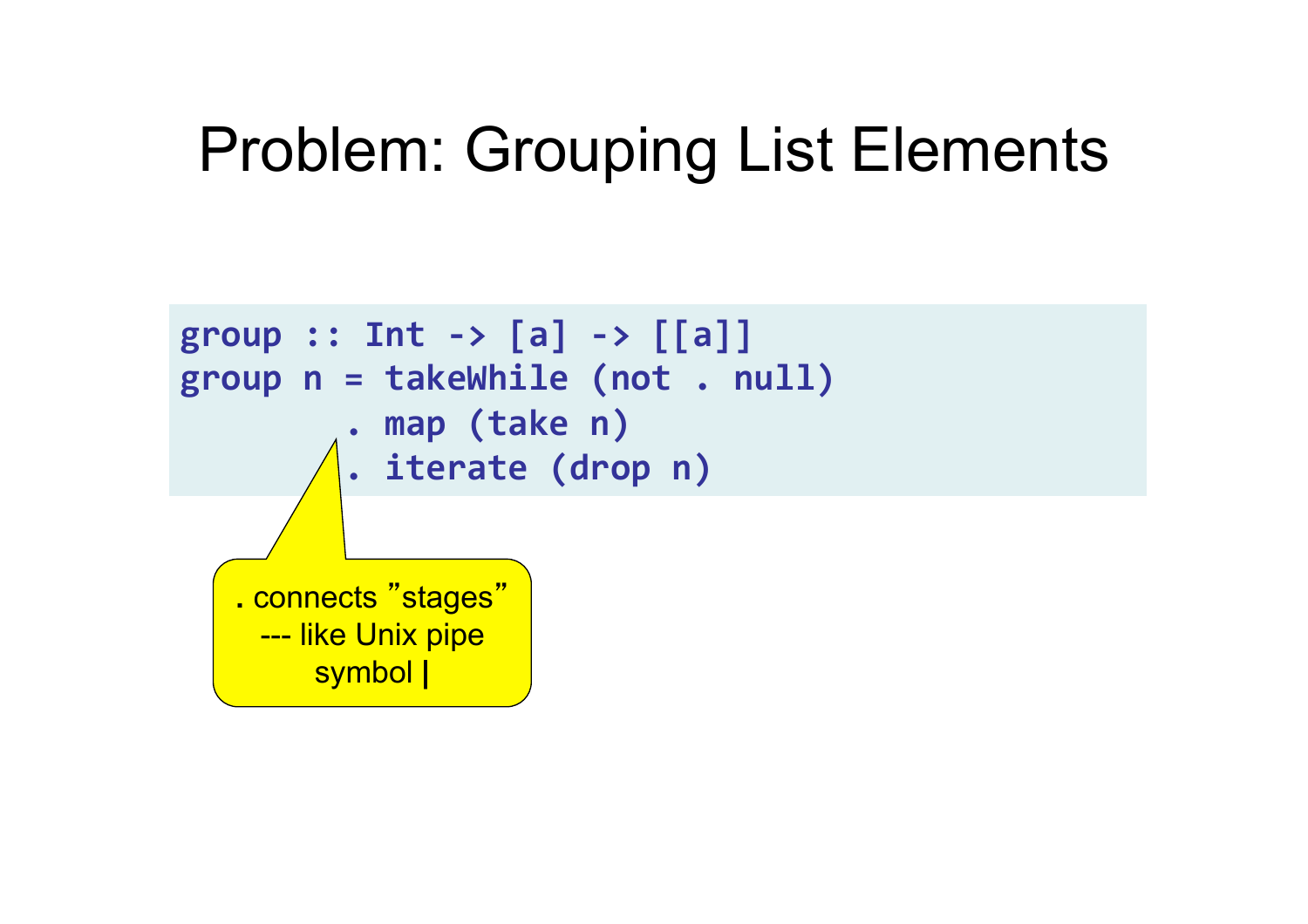### Problem: Prime Numbers

```
primes)::)[Integer])
primes = ?
```

```
Main> take)4)primes
[2,3,5,7])
```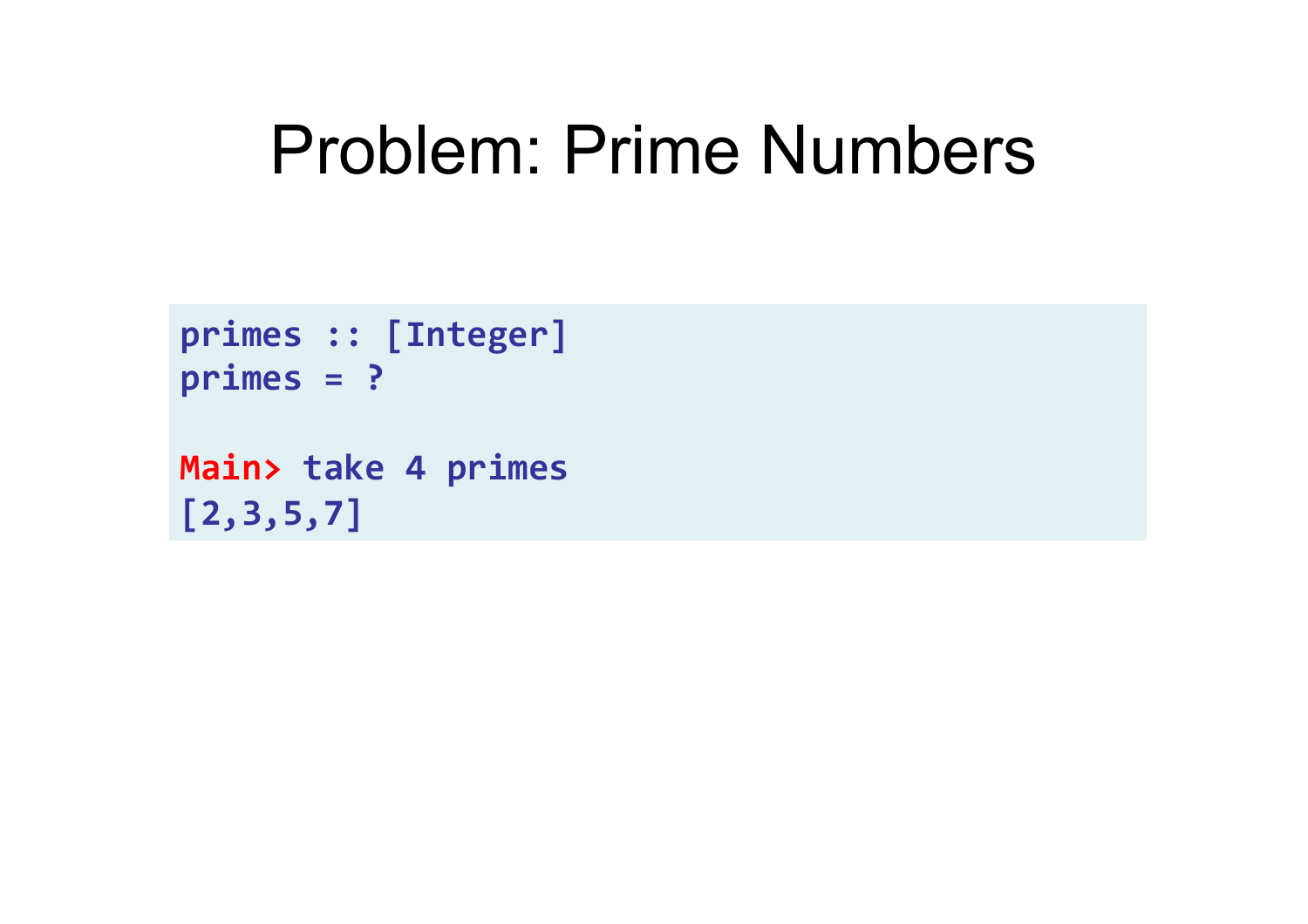### Problem: Prime Numbers

```
primes)::)[Integer])
primes = sieve [2..]where
  sieve (x:xs)
     = x : sieve [ y | y \leftarrow xs, y \mod x /= 0 ]
```
*Eratosthenes' sieve* – cf. Exercise in Week 4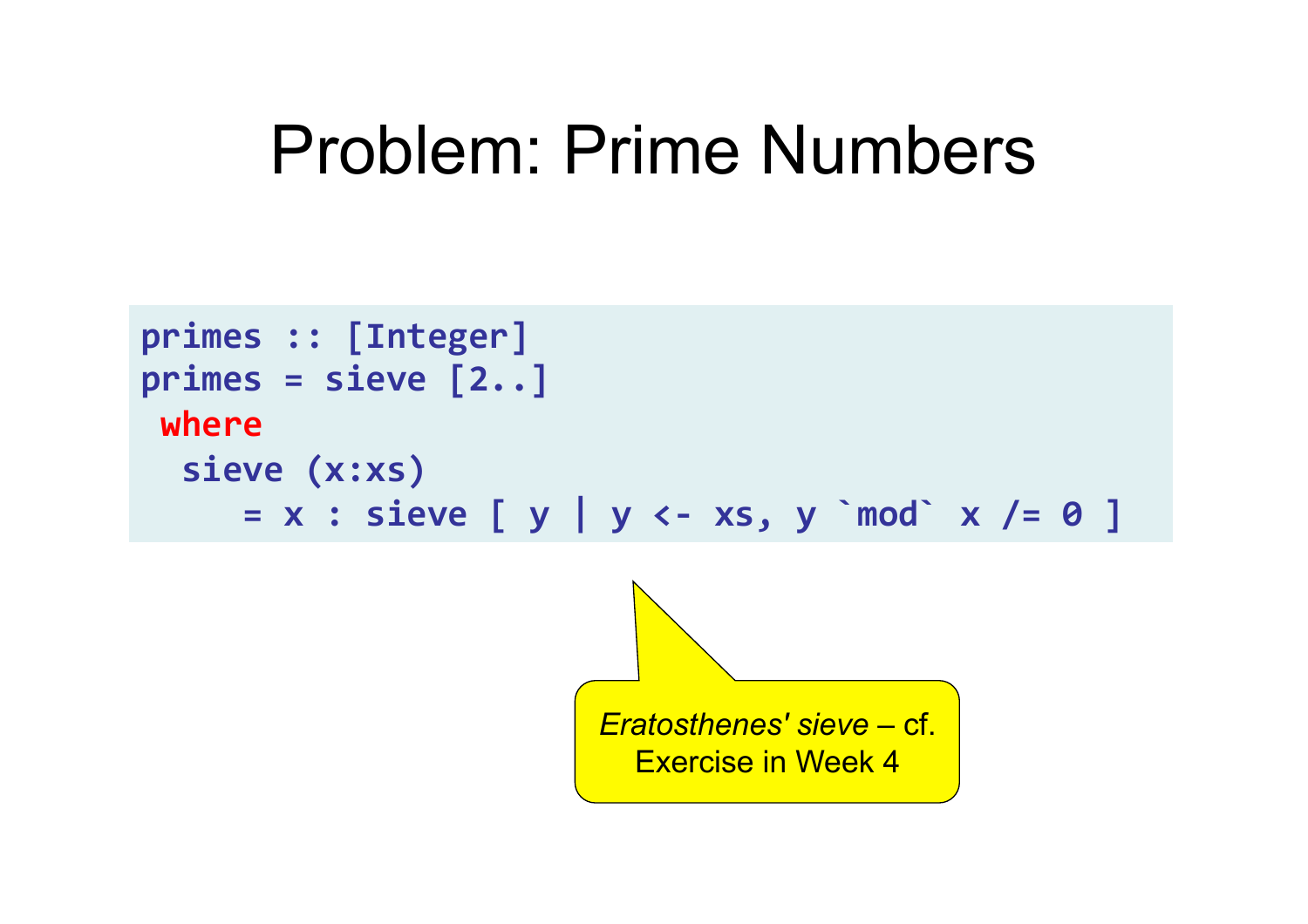

```
primes)::)[Integer])
primes = sizeve [2..]where
 sieve(x:xs) = x:
   sieve [ y | y <- xs,
           )))))))))))y)`mod`)x)/=)0)])
```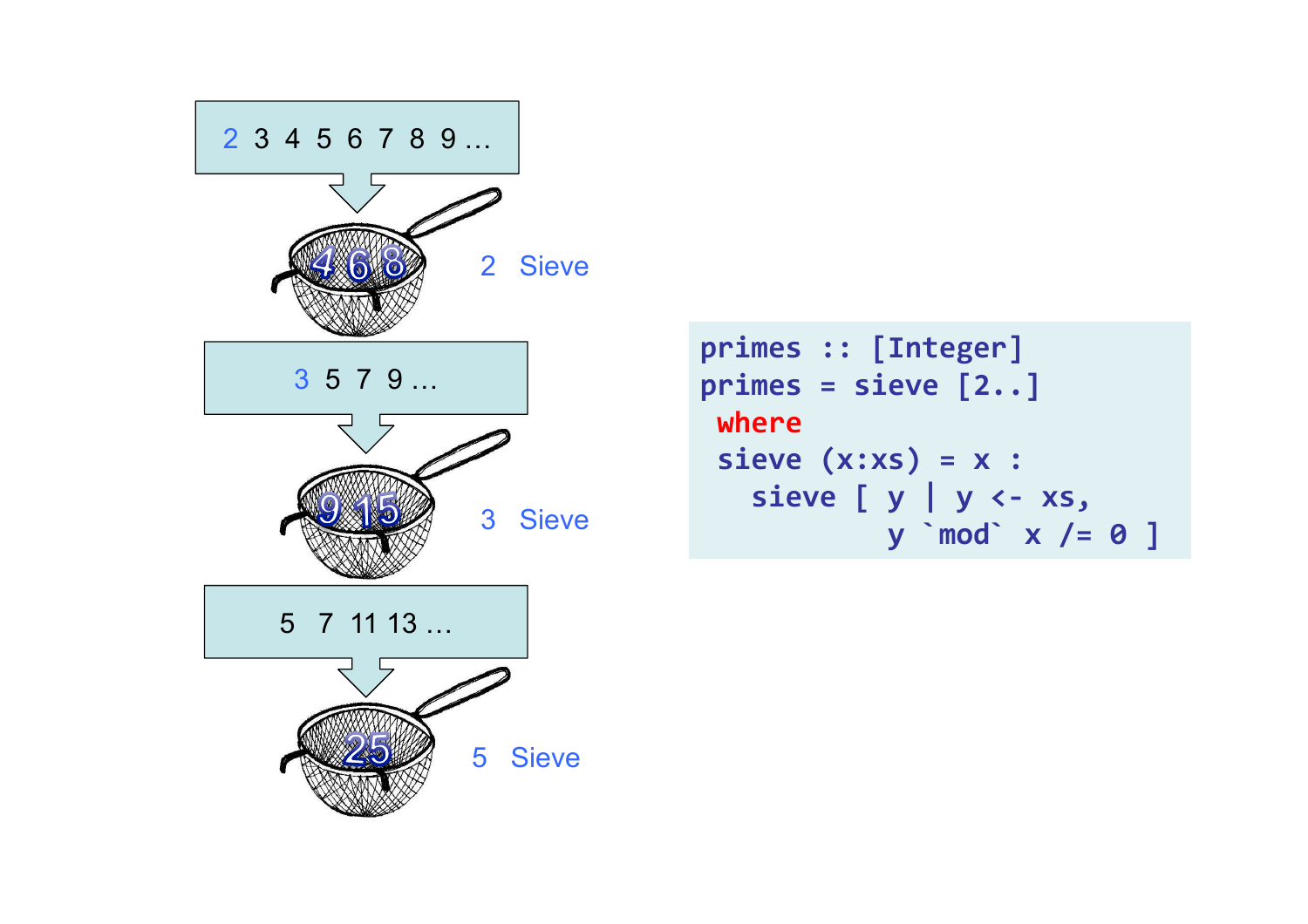### Infinite Datastructures

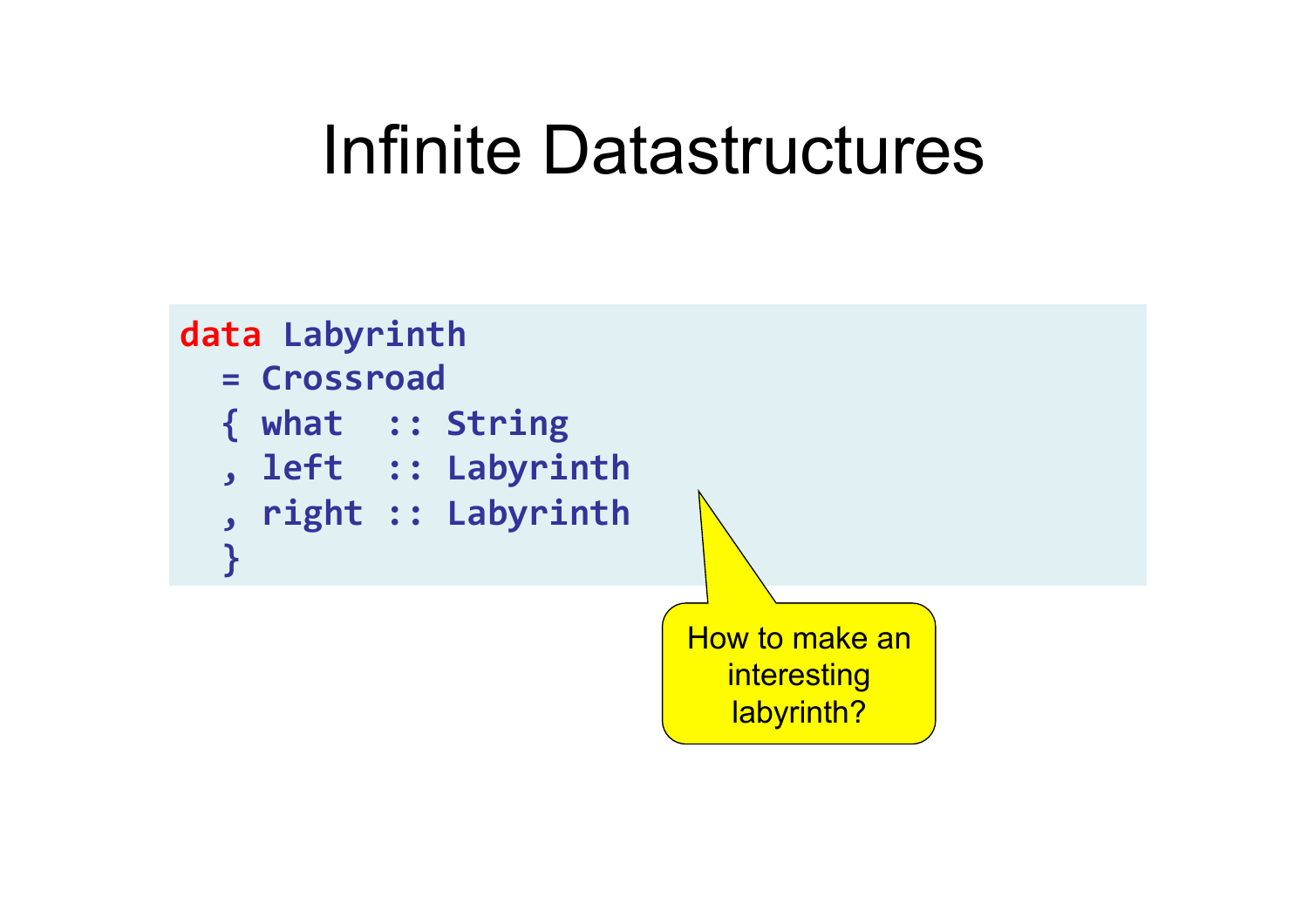### Infinite Datastructures

```
labyrinth)::)Labyrinth)
labyrinth = start
 where)
  ))start))=)Crossroad)"start"))forest)town)
  ))town)))=)Crossroad)"town")))start))forest)
  ))forest)=)Crossroad)"forest")town)))exit)
  ))exit)))=)Crossroad)"exit")))exit)))exit)
                                  What happens 
                                  when we print
```
this structure?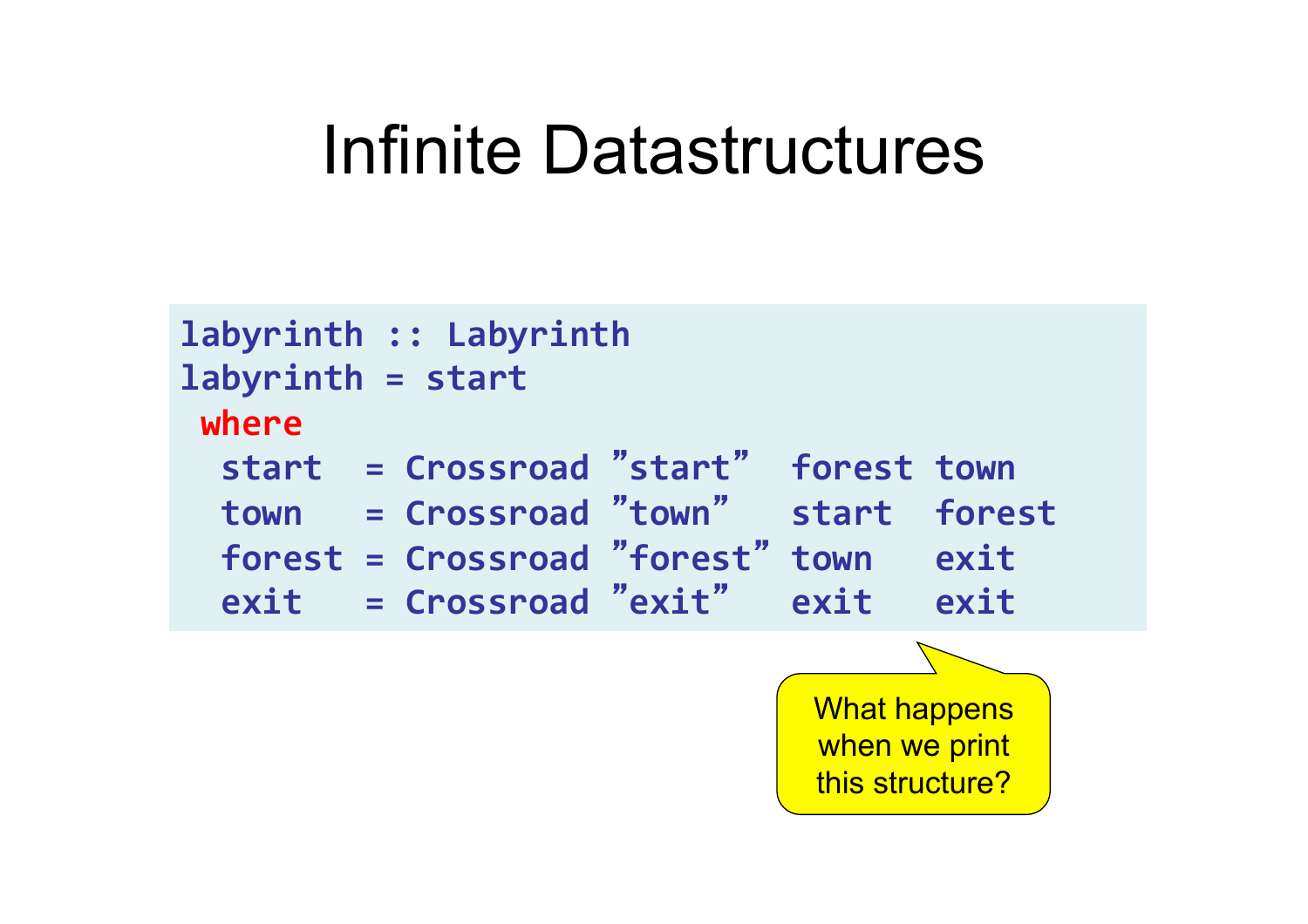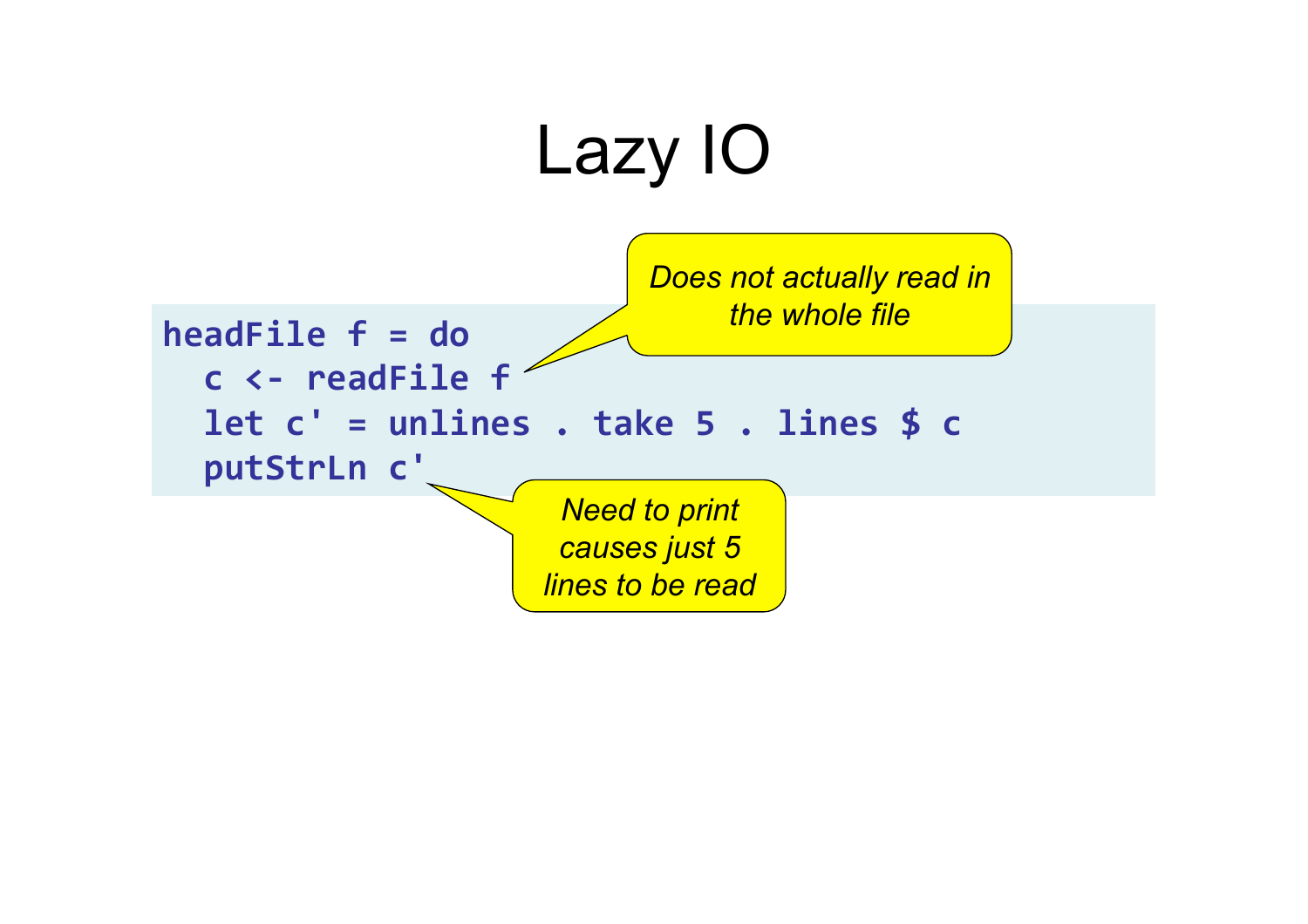# Lazy IO

• Common pattern: take a function form String to String, connect stdin to the input and stdout to the output

 $interact: (String -> String) -> IO()$ 

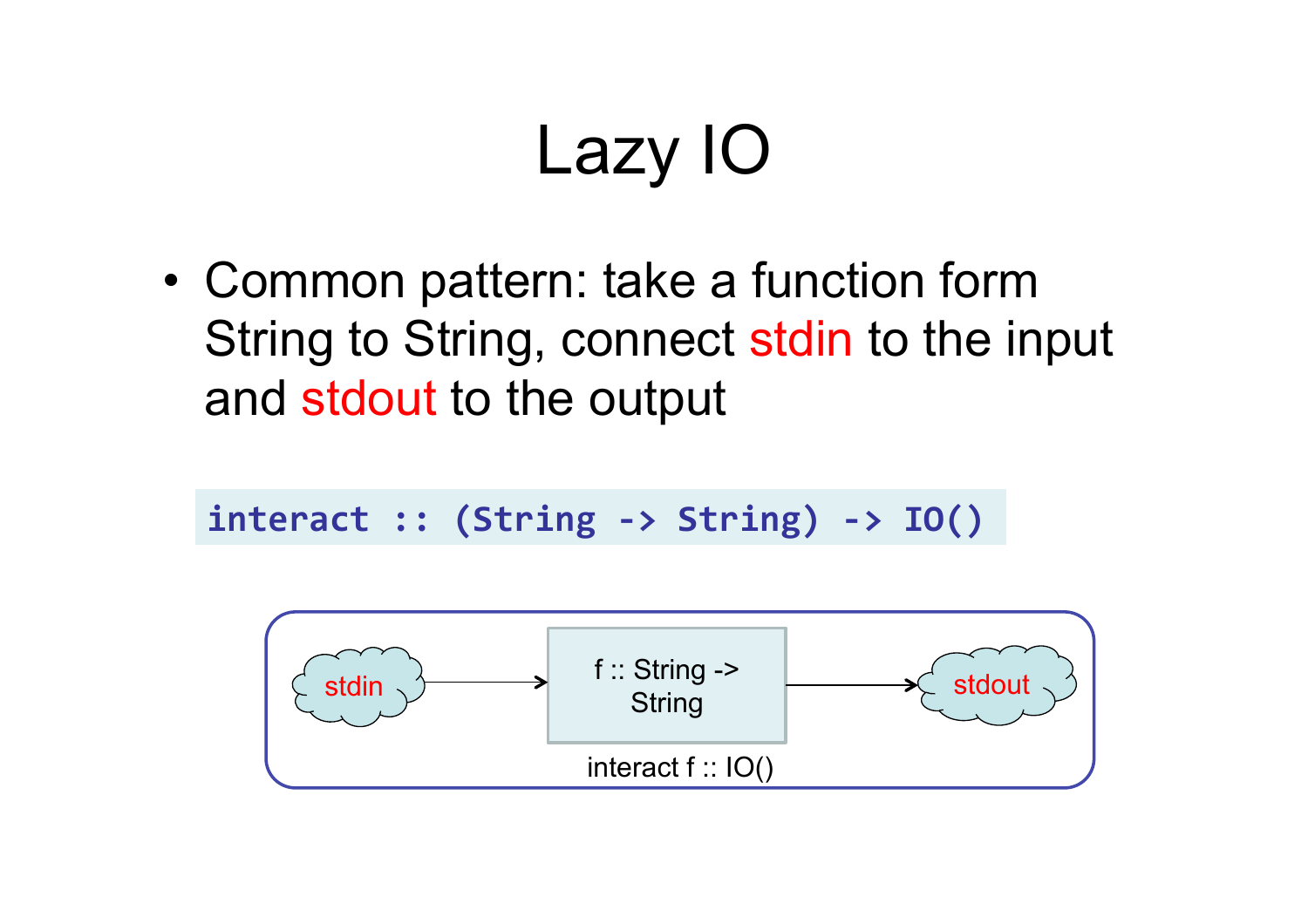# Lazy IO

import Network.HTTP.Base(urlEncode)

**encodeLines)=)interact)\$ )) )))unlines).)map urlEncode).)lines))**

**Main>** *encodeLines*!! *hello+world+* hello%20world! *2+3=5+* 2%2B3%3D5!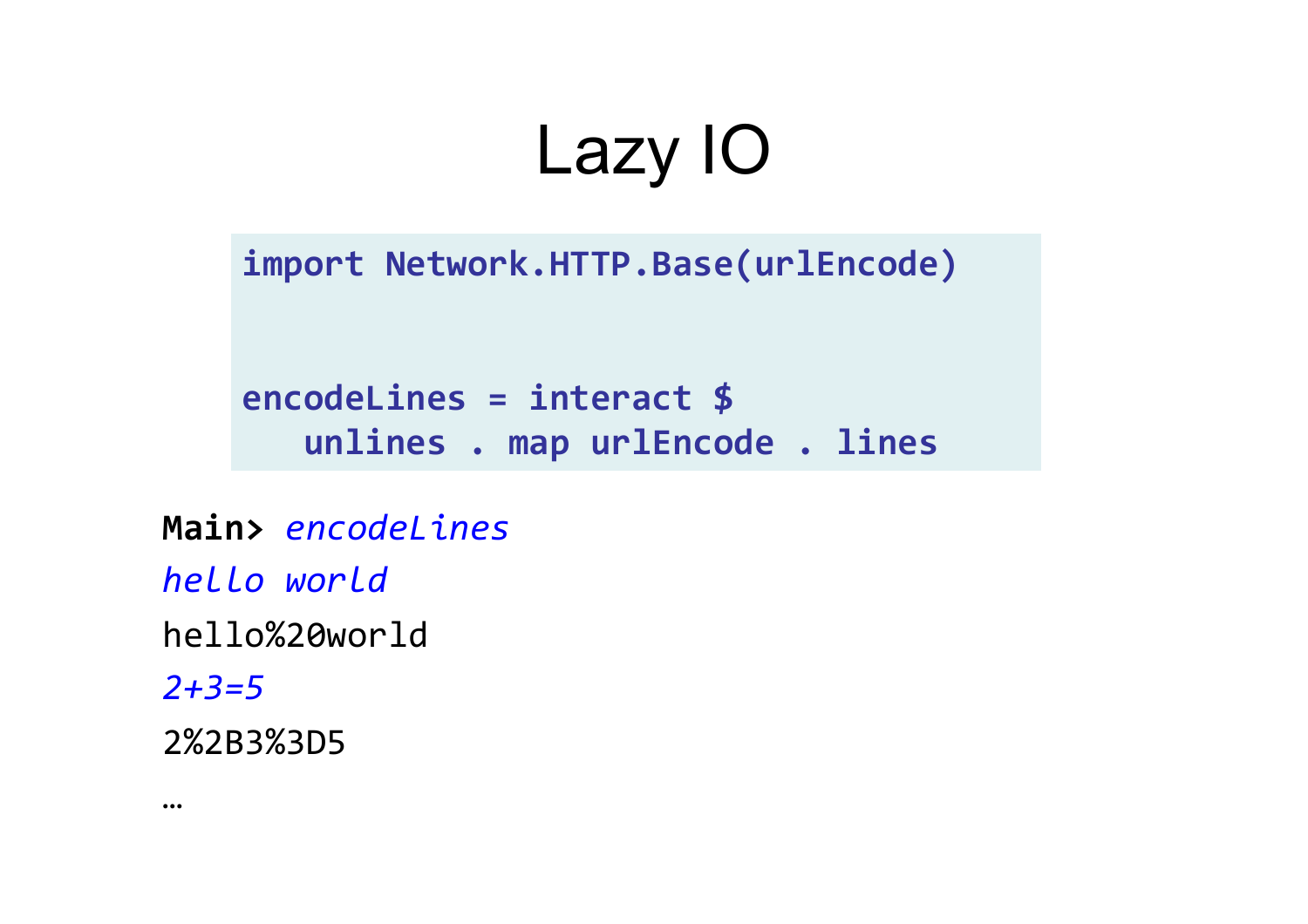## Other IO Variants

String is a list of Char, each element is thus allocated individually. IO using String has very poor performance

- Data.ByteString provides an alternative non-lazy array-like representation **ByteString**
- Data.ByteString.Lazy provides a hybrid version which works like a list of max 64KB chunks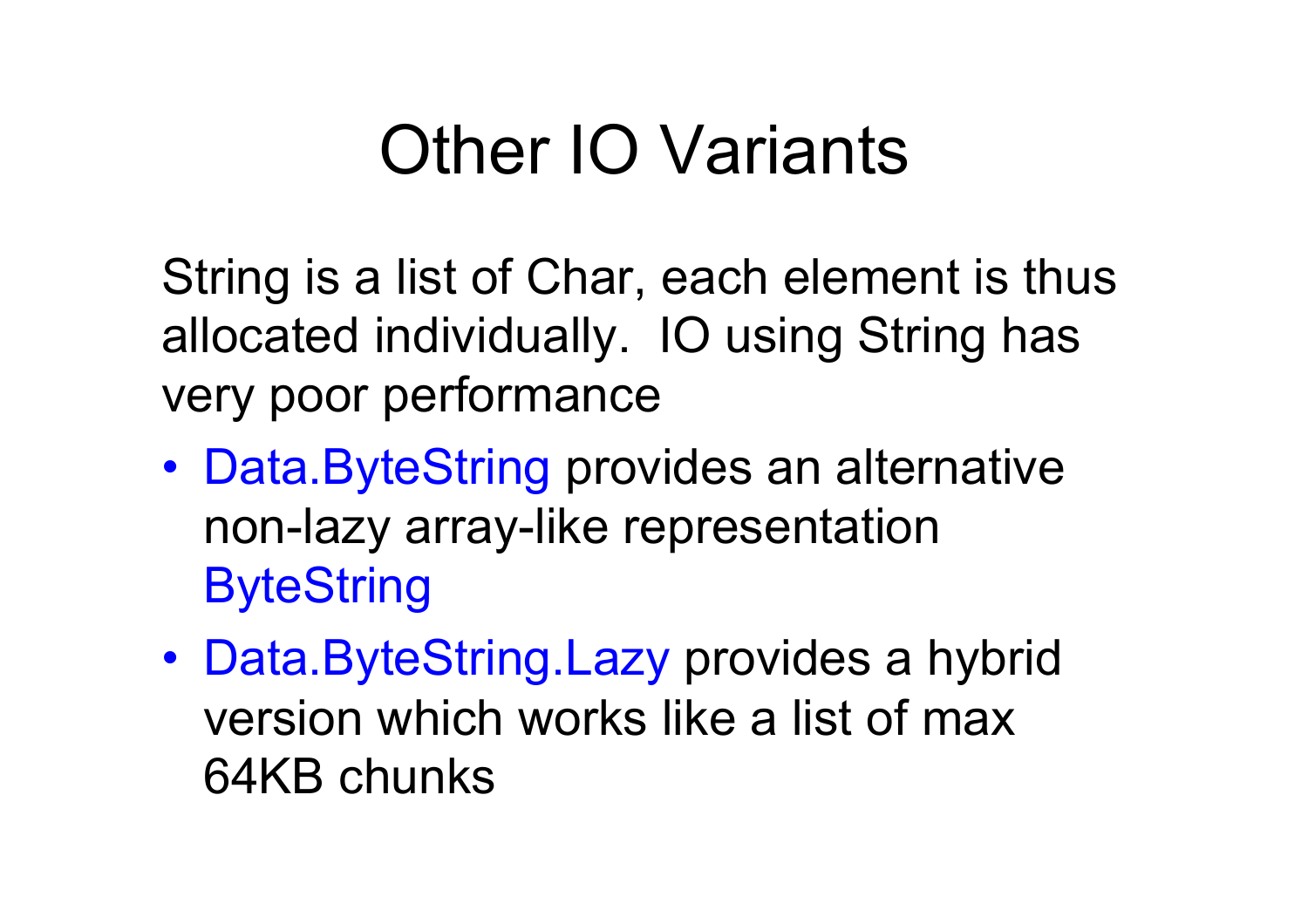# Controlling Laziness

- Haskell includes some features to reduce the amount of laziness allowing us to decide *when* something gets evaluated
- Used for performance tuning, particularly for controlling space usage
- Not recommended that you mess with this unless you have to – hard to get right in general

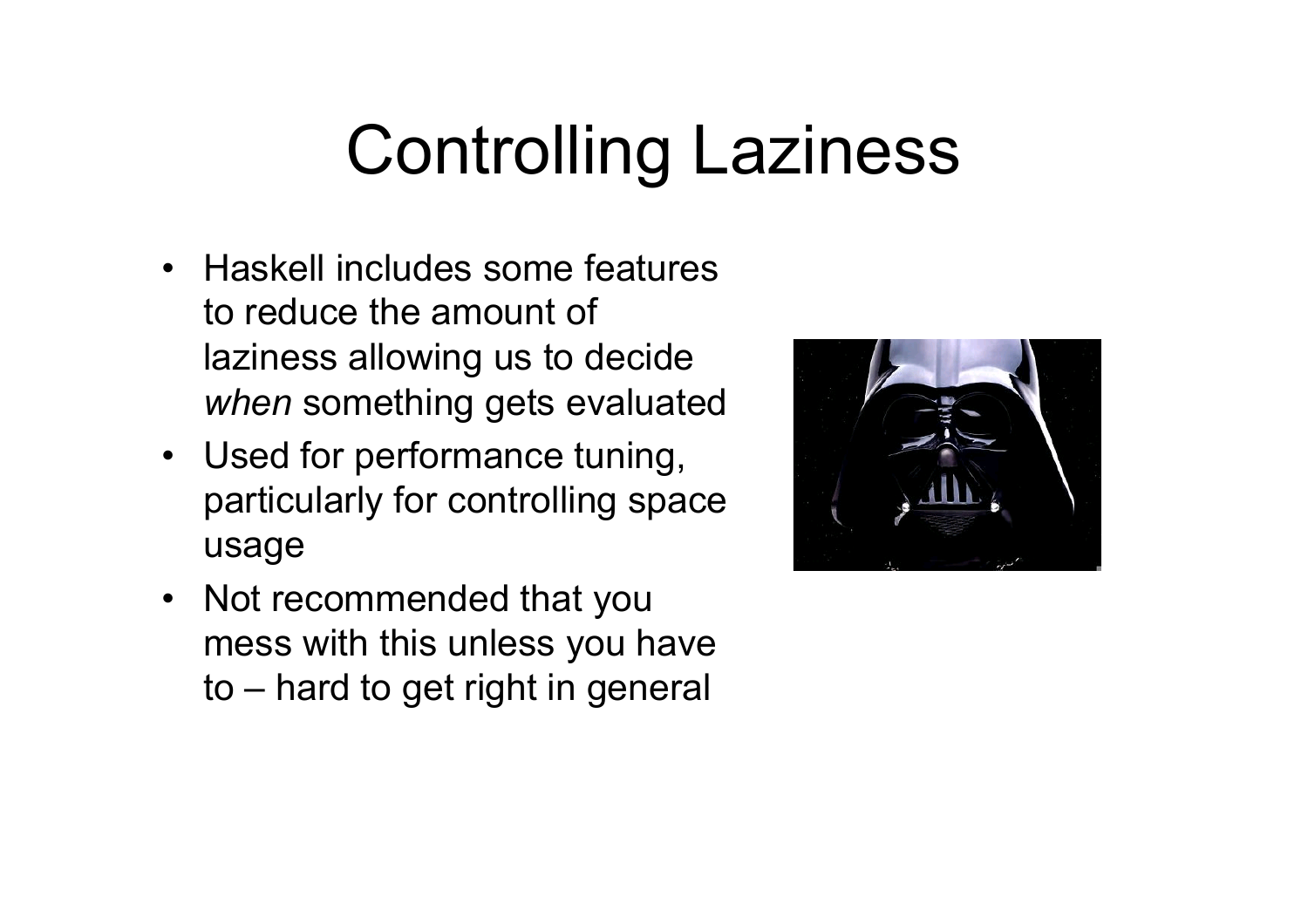## Example

• Sum of a list of numbers

**million)::)Integer)) million)=)1000000)**

Main sum [1..million] \*\* Exception: Stack overflow \*\*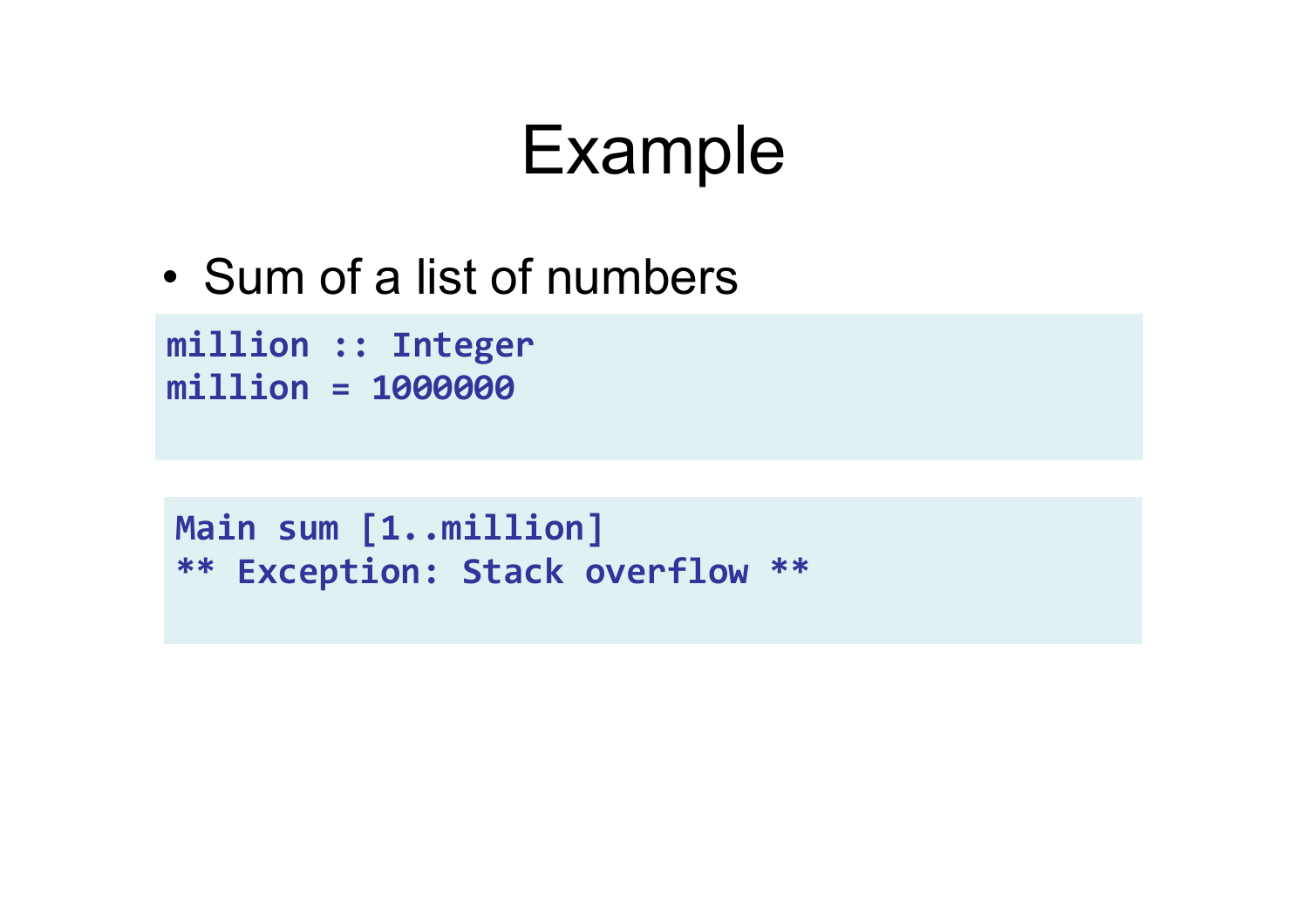## Example

• sum of a list of numbers

```
sum
'::)[Integer]).>)Integer
sum
')[])=)0)
sum' (x:xs) = x + sum' xs
```

```
million)=)1000000)::)Integer)))
```

```
Not a problem of 
lazy evaluation!
All languages will 
 have problems 
    with this
```

```
Main)sum
')[1..million])
```

$$
\frac{1}{1} + (2 + (3 + (4 + ...
$$

```
** Exception: Stack overflow **
```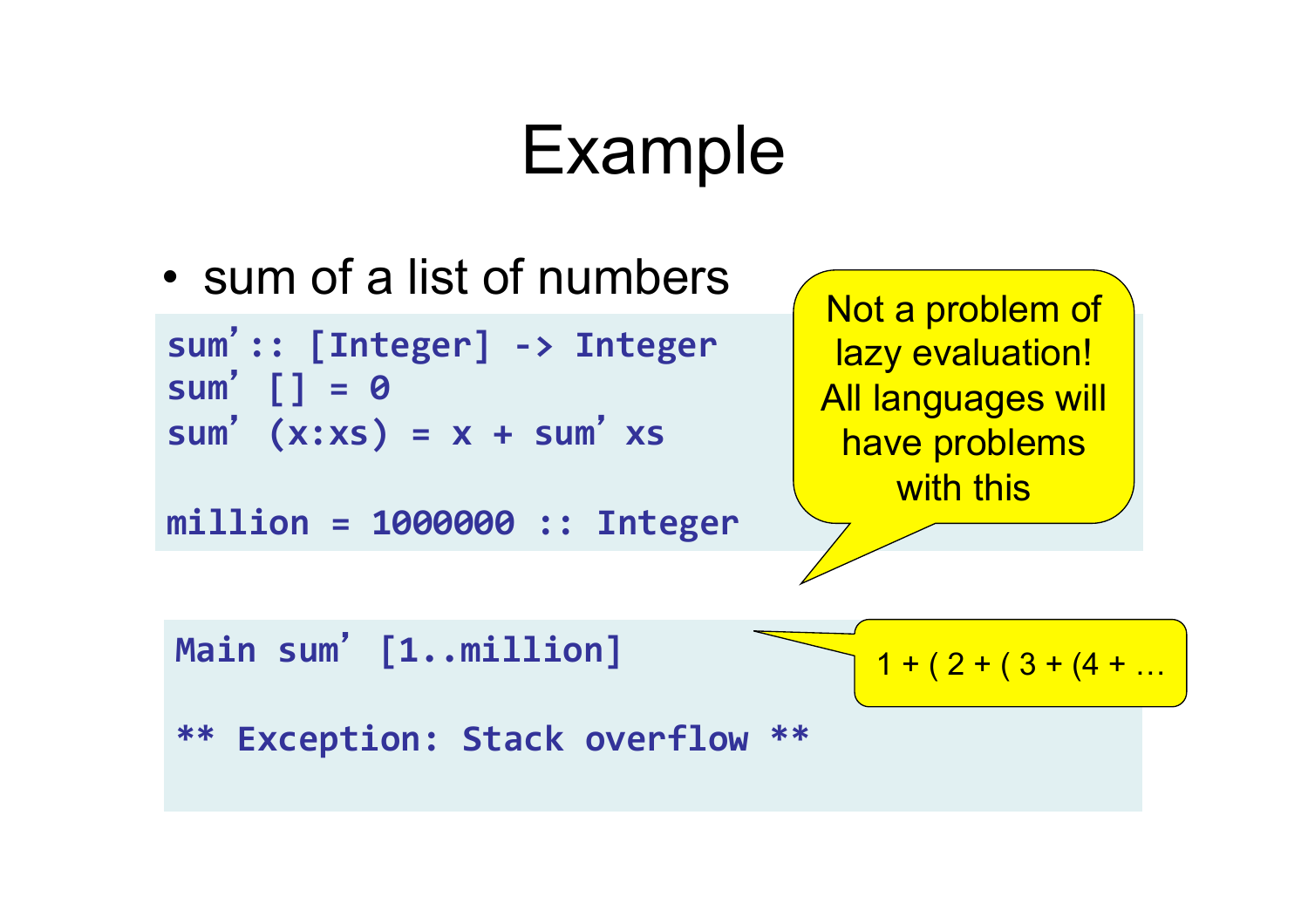## Tail Recursion

- Important concept in non-lazy functional programming for efficient recursion
- Also useful in Haskell for recursive functions which compute a basic typed result (Integer, Double, Int, …)

results which cannot be computed lazily (bit-by-bit)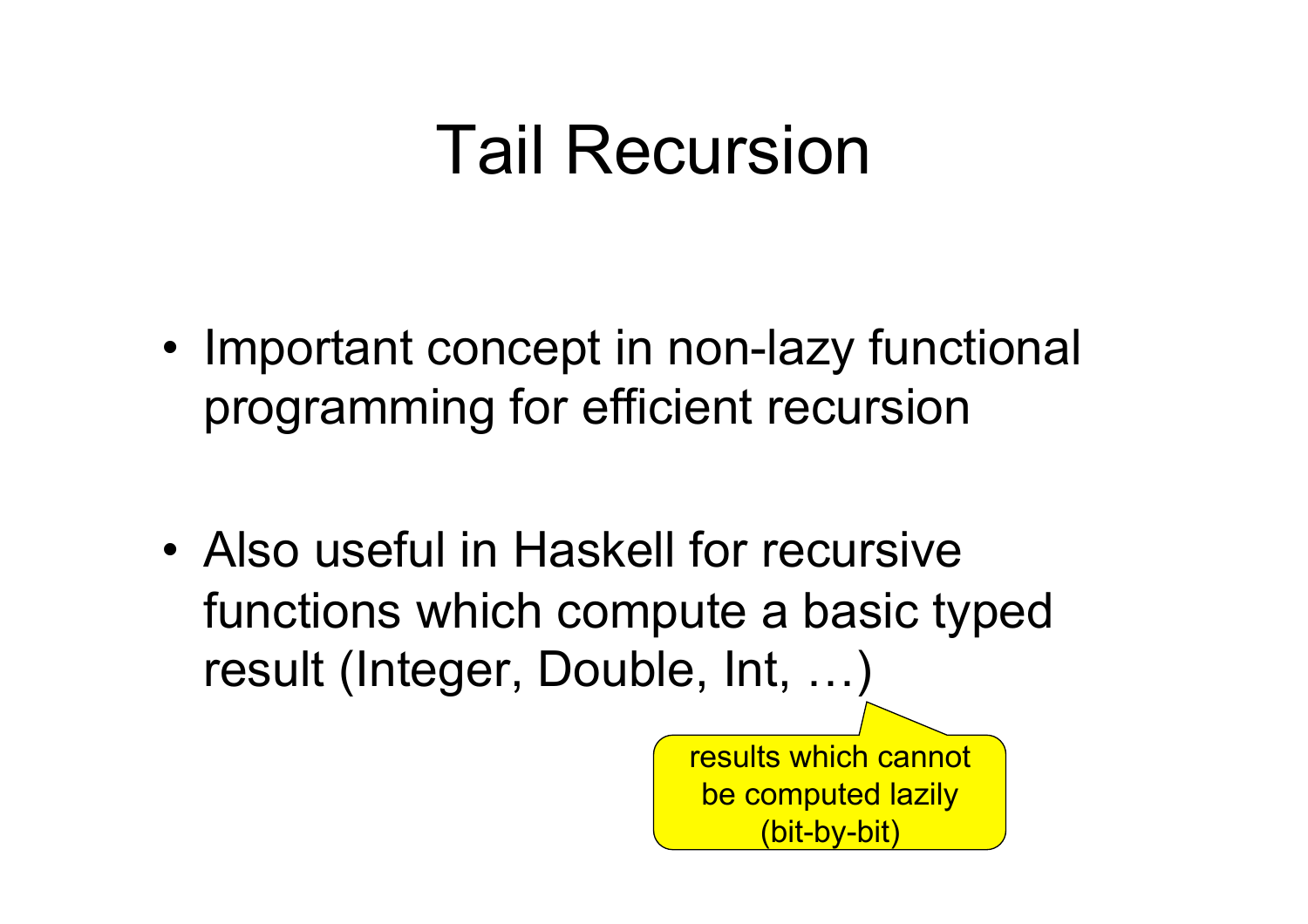## Tail Recursion

• A function is tail recursive if the recursive call itself produces the result



Tail recursion uses no stack space. Can be compiled to an unconditional jump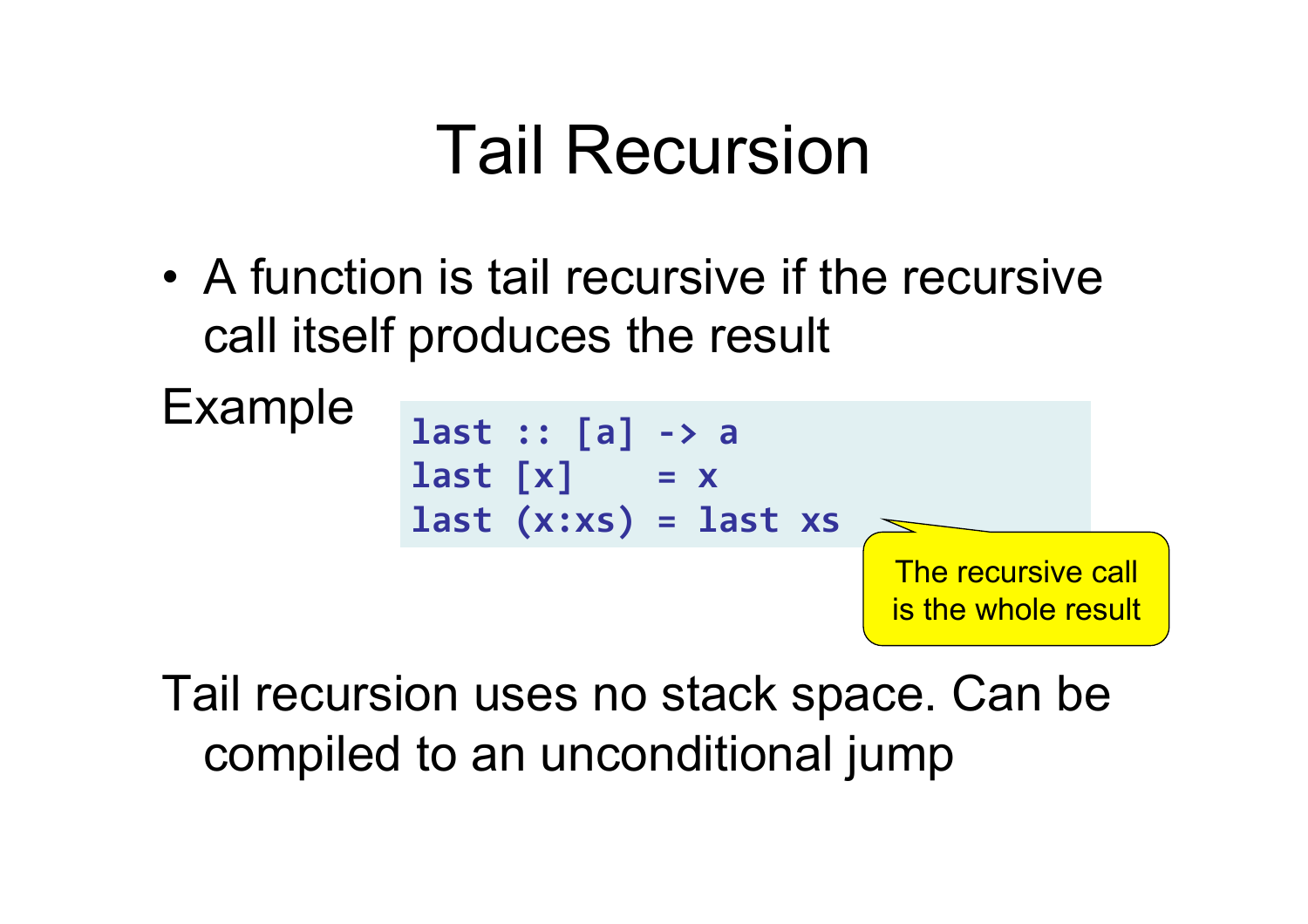### Tail Recursive Sum



• Not typically used with lazy data (e.g. lists) since it stops us producing any of the result list until the last step of the recursion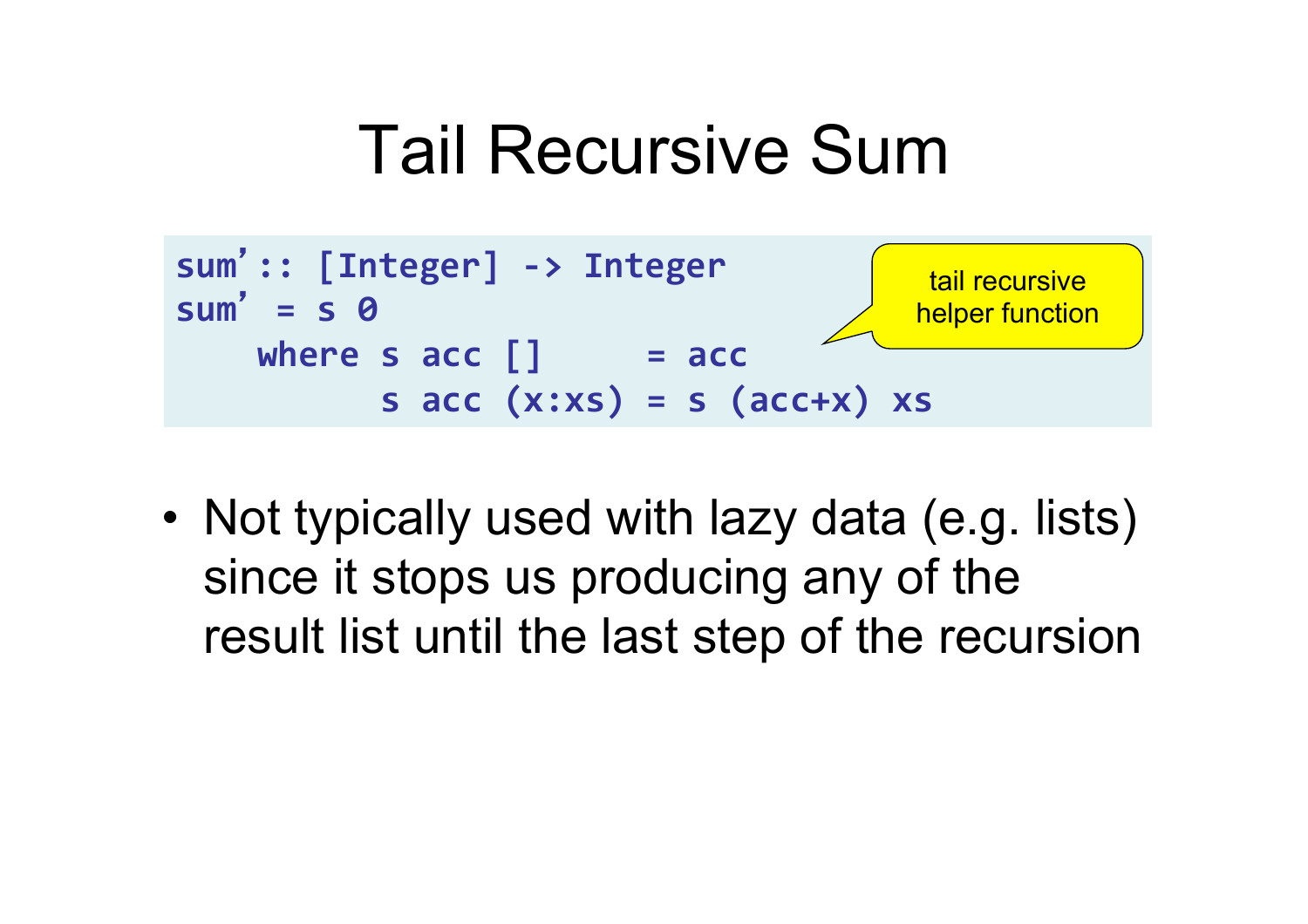### The Tail Recursive Pattern: foldl

foldl ::  $(a \rightarrow b \rightarrow a) \rightarrow a \rightarrow [b] \rightarrow a$ foldl  $f \vee \lceil \rceil = v$ foldl  $f(v(x:xs)) = fold1 f(f(x)x) xs$ 

$$
\begin{array}{cccc}\n\text{fold1} & f \lor ( & a & : & b & : & c & : & \ldots) \\
\text{gives } (\ldots (\lor \dot{f} \quad a) & f \quad b) & f \quad c & ) & f \quad \ldots\n\end{array}
$$

**sum)=)foldl)(+))0)**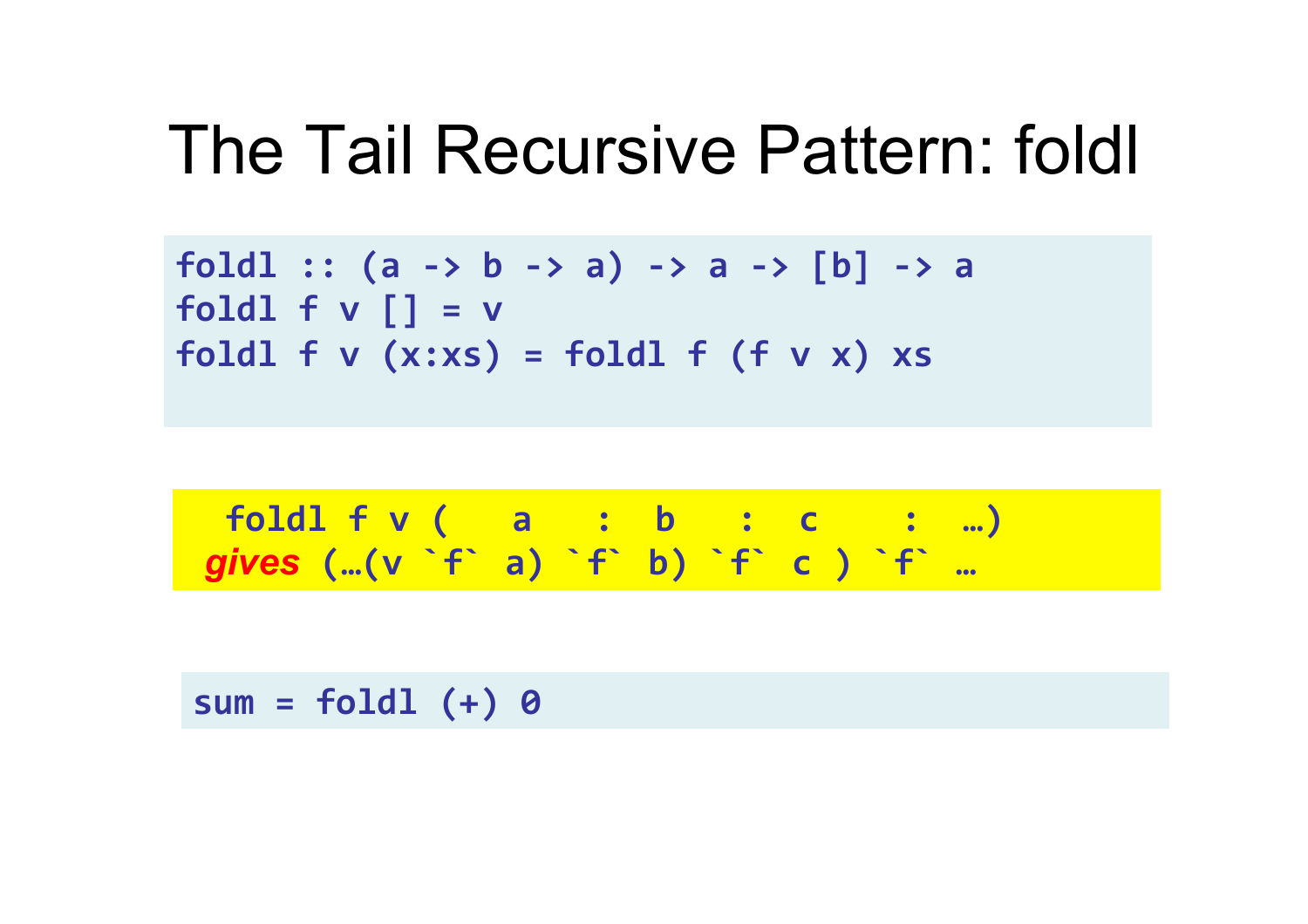



images: Wikipedia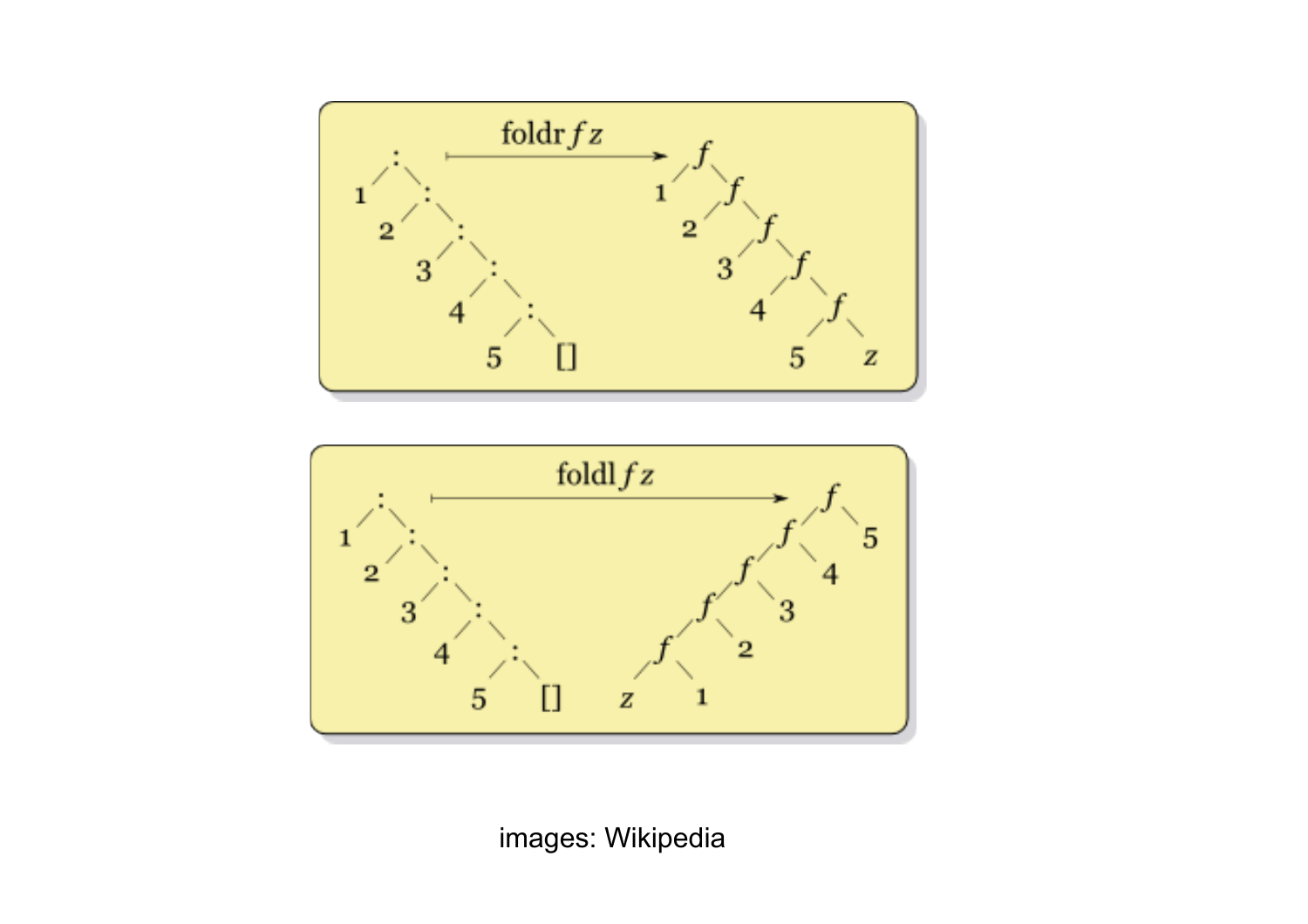### Problem solved?

• Lazy evaluation is too lazy!

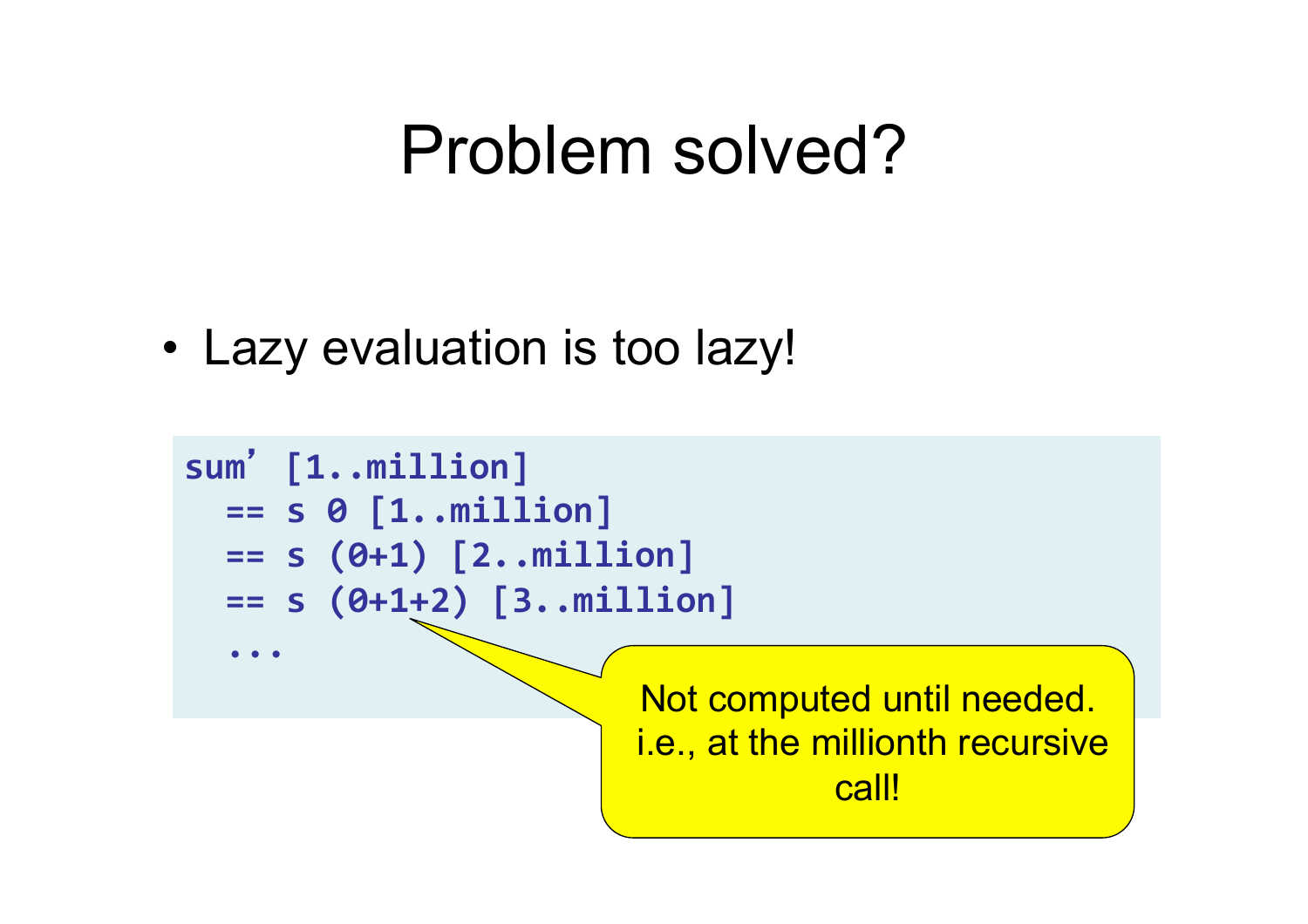## Controlling lazyness: seq

• Haskell includes a primitive function seq::  $a \rightarrow b \rightarrow b$ which forces it's first argument to be evaluated (typically before evaluating the second).

The prelude also defines a strict application operation:

> "strict" is used to mean the opposite of "lazy"

 $( $!) :: (a \rightarrow b ) \rightarrow a \rightarrow b$ f  $$! x = x$  `seq` f x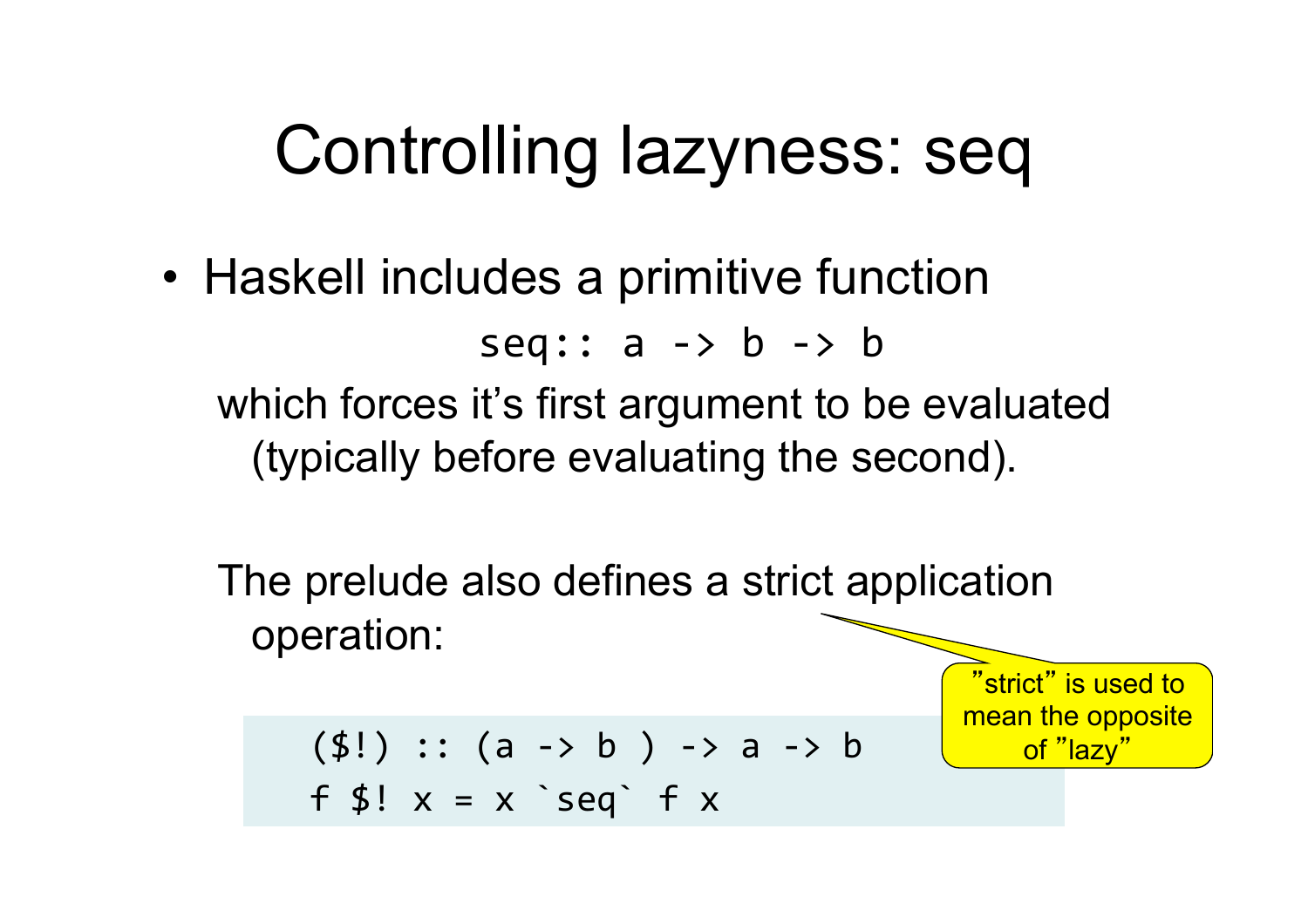## **Strictness**

• The compiler looks for arguments which will eventually be needed and will insert seq in appropriate places. E.g.

```
sum
'::)[Integer]).>)Integer)
sum
')=)s)0))
     where s acc [] = acc
             s \text{ acc}(x:xs) = acc \text{ } 'seq' \text{ } s \text{ (acc+x) } xsforce acc to be 
                                simplified on each
                                   recursive call 
                                                          ghc –O
```
compile with

optimisation: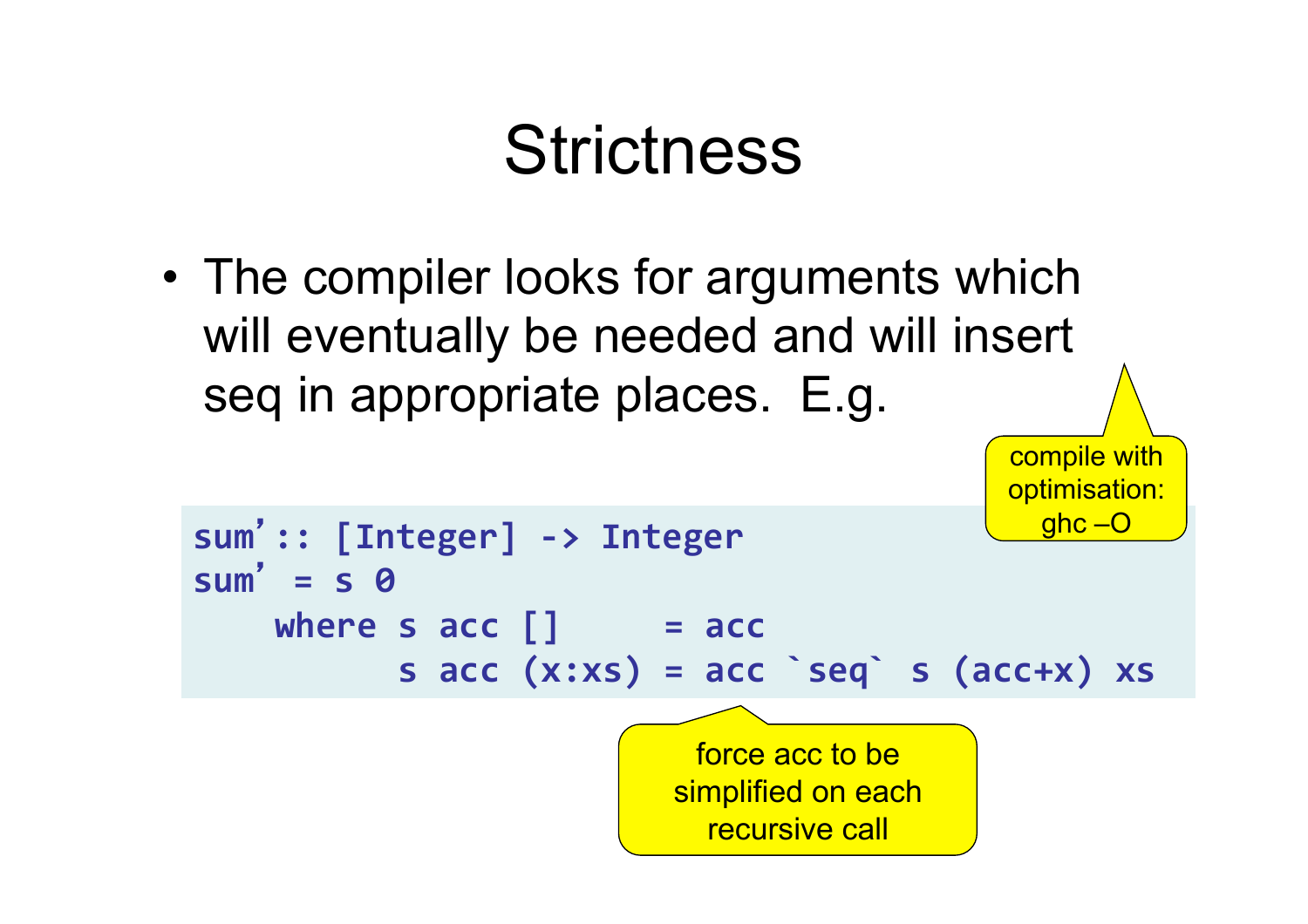### Strict Tail Recursion: foldl'

```
import Data.List(foldl')
foldl':: (a \rightarrow b \rightarrow a) \rightarrow a \rightarrow [b] \rightarrow afoldl' f \vee \lceil] = vfoldl' f \vee (x:xs) = let a = f \vee x in
                                  ))))))))))))))))))))))a)`seq`)foldl')f)a)xs
```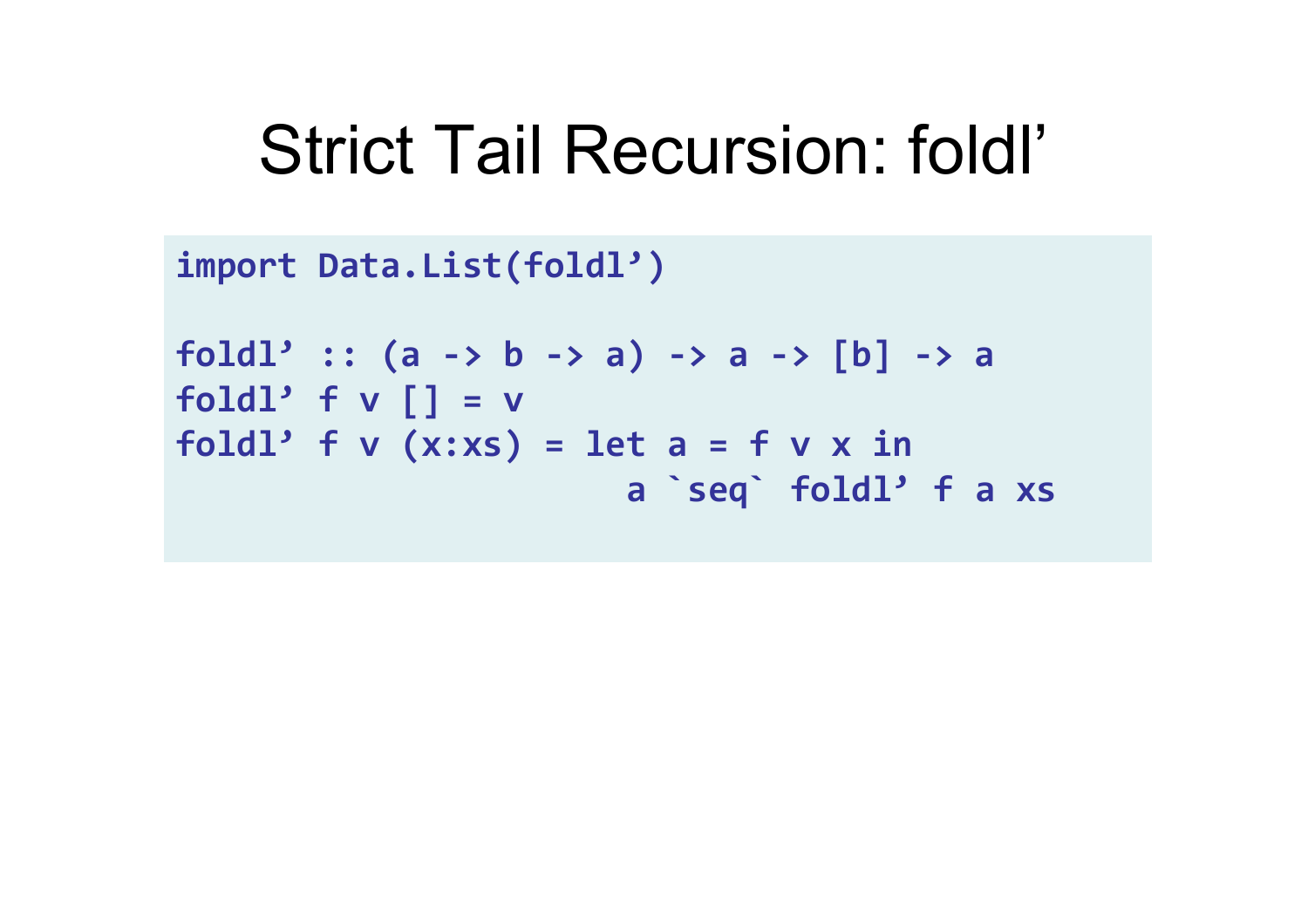## Example

• Average of a list of numbers

```
average)::)[Integer]).>)Integer
average xs = sum' xs `div`
               )))))))))))))fromIntegral)(length xs))
million)::)Integer))
million)=)1000000)
```
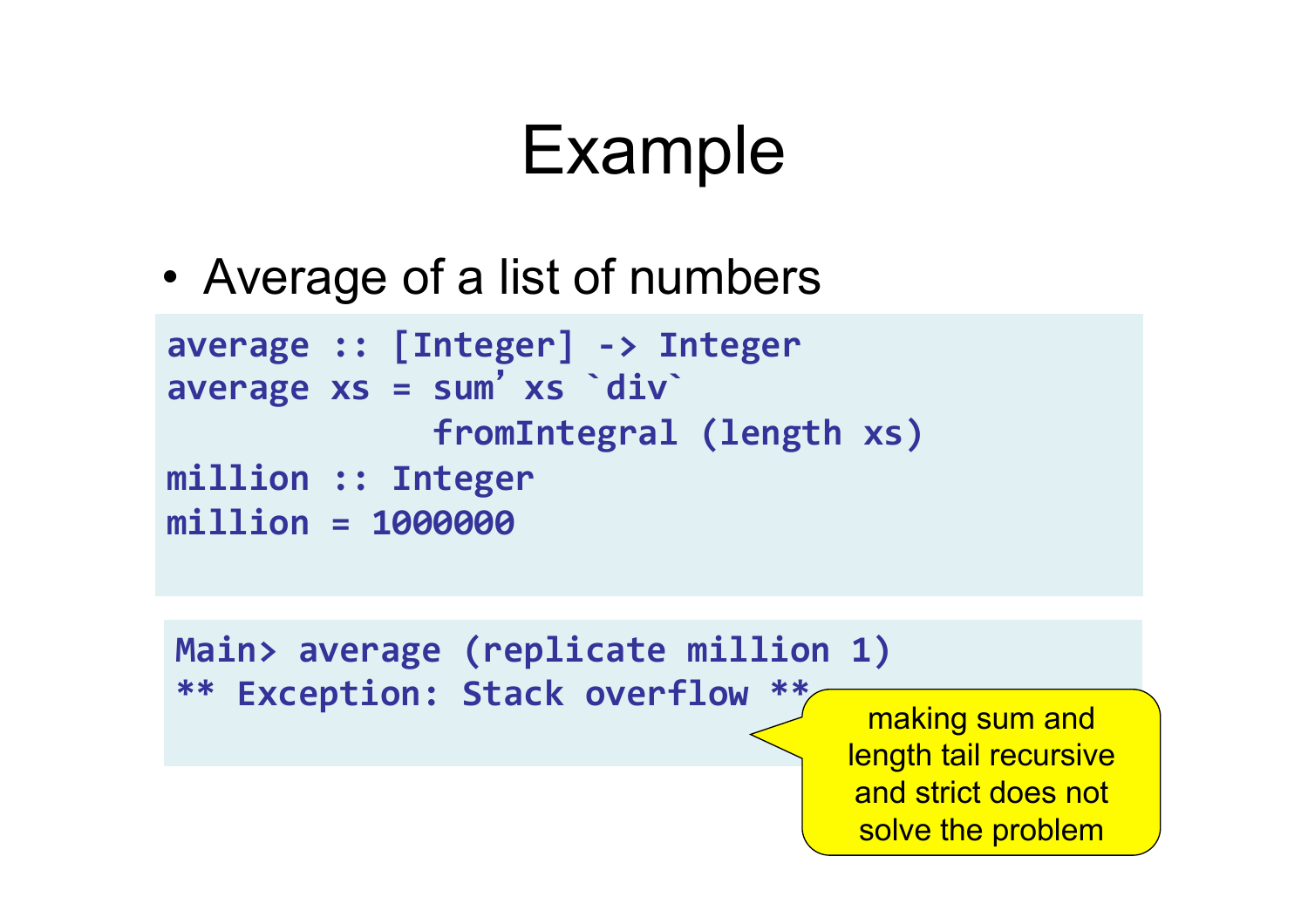### Space Leak

- This problem is often called a space leak
	- sum forces us to build the whole of [1..million]
	- lazyness ("at most once") requires us to **keep the list** in memory since it is going to be used by length
	- $-$  if we only computed sum then the garbage collector would collect it as we go along.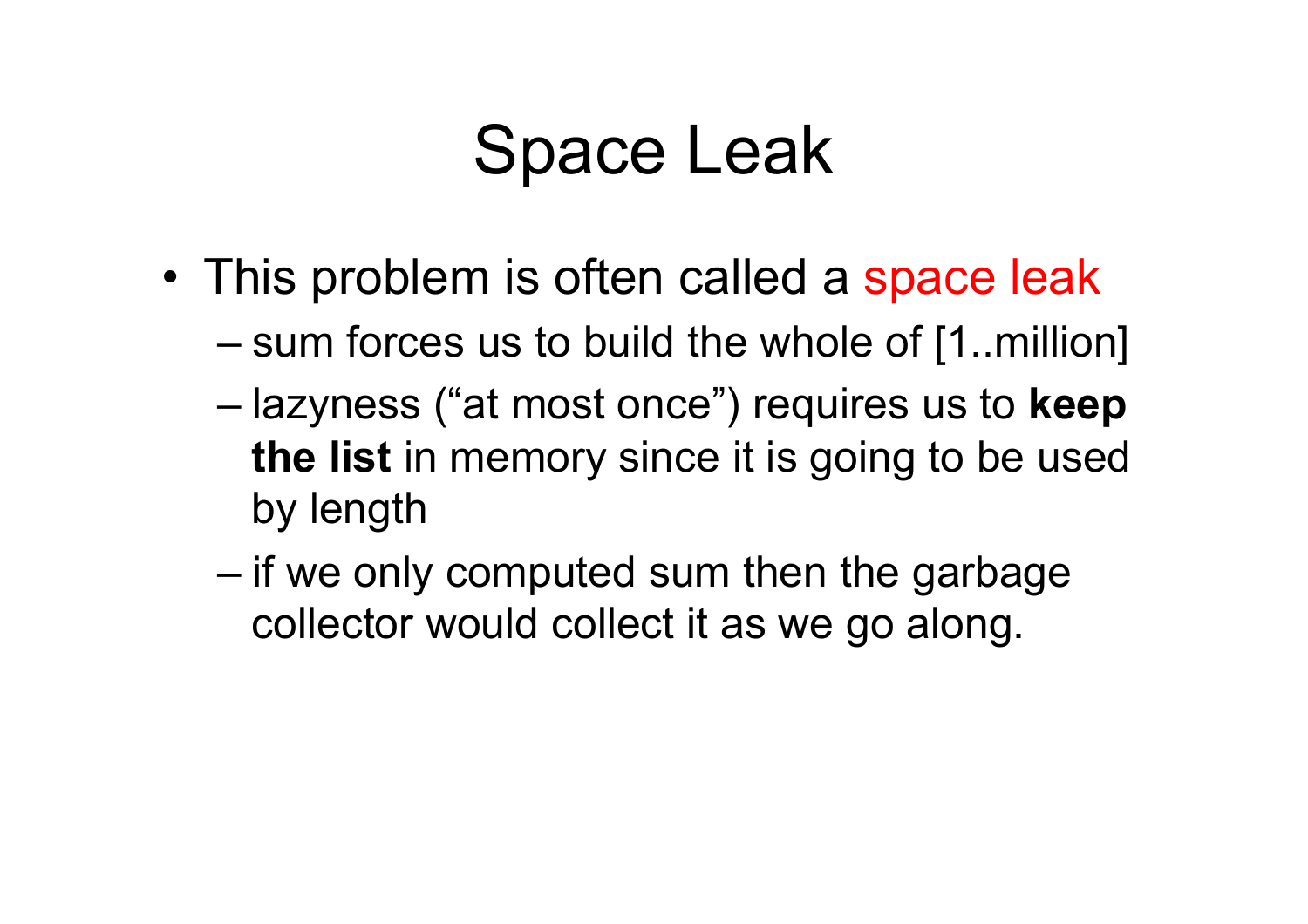## Solution

• Make average use tail recursion by computing sum and length at the same time:

```
average xs = av 0 0 xs where)))av)sm)len)[])))))=)sm)`div`)fromIntegral)len))
    av sm len(x:xs) = sm \searrow seq\searrow))))))))))))))))))))))len)`seq`)
                                ))))))))))))))))))))))av)(sm)+)x))(len)+)1))xs
```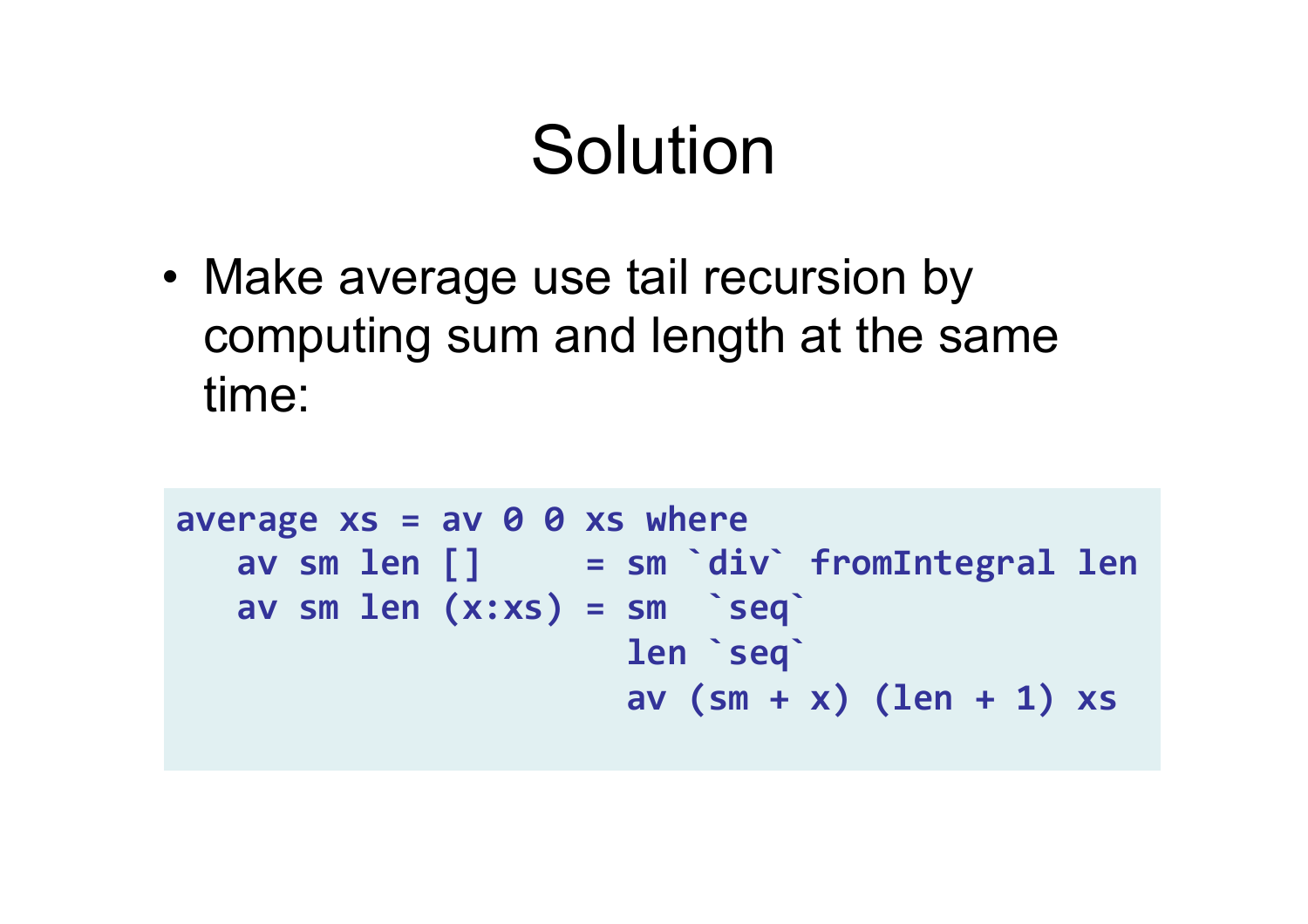# Gotcha: seq is still quite lazy!

seq forces evaluation of first argument, but only as far as the outermost constructor *This is called "evaluation to weak head-normal form (whnf)". Examples of whnfs:* 

- undefined!:!undefined!
- (undefined,undefined)!
- Just undefined
- > undefined:undefined `seq` 3

3!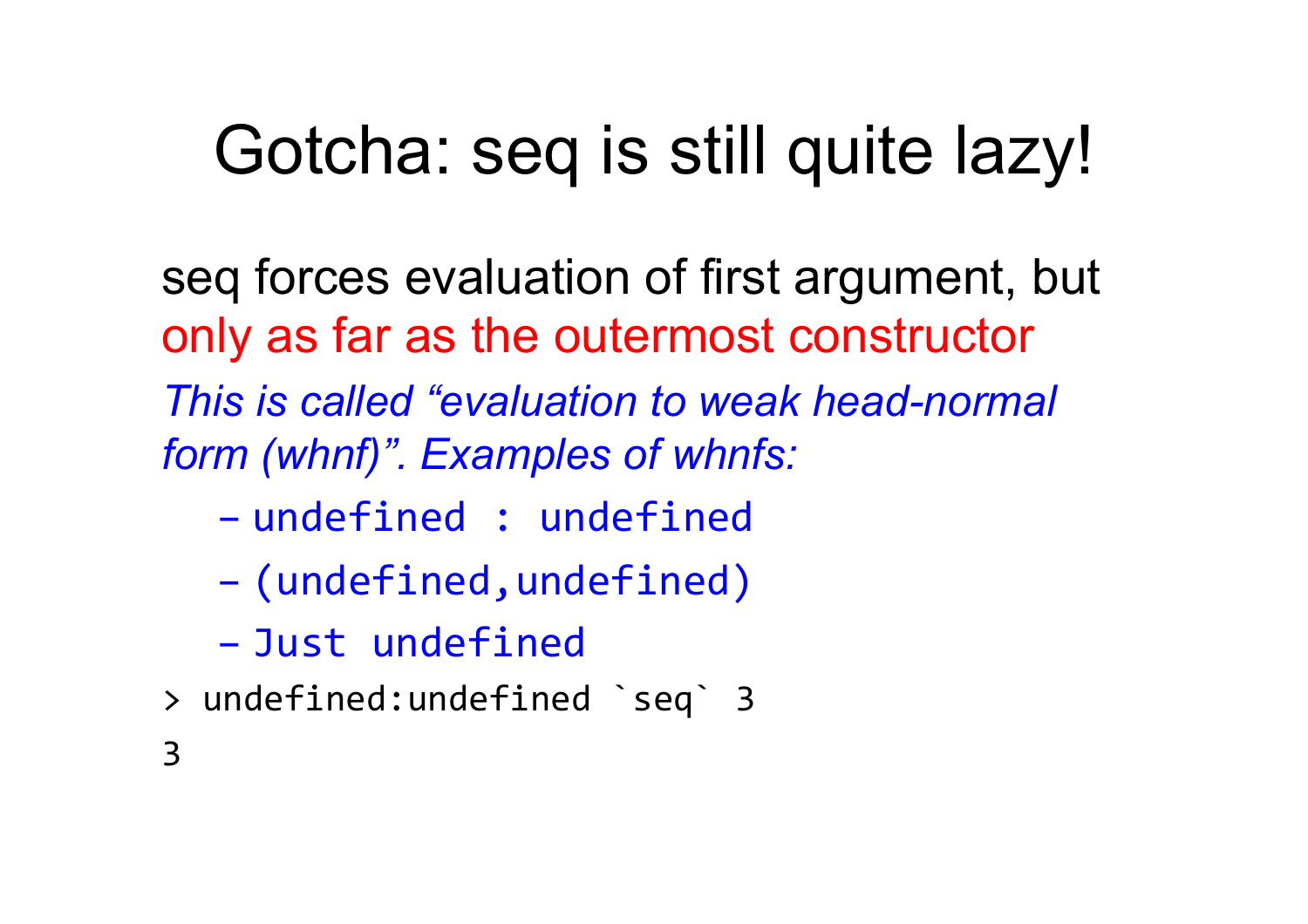### Example: sumlength

 $sumlength = fold1' f(0,0)$ where  $f(s,1)$  a =  $(s+a,1+1)$ The pair is already "evaluated", so the seq has no effect

 $sumlength = fold1' f(0,0)$ where  $f(s,1)$  a = let  $(s',1')$  =  $(s+a,1+1)$ **))))))))))))))))))))in)s')`seq`)l')`seq`(s',l'))**

> force the evaluation of the components before the pair is constructed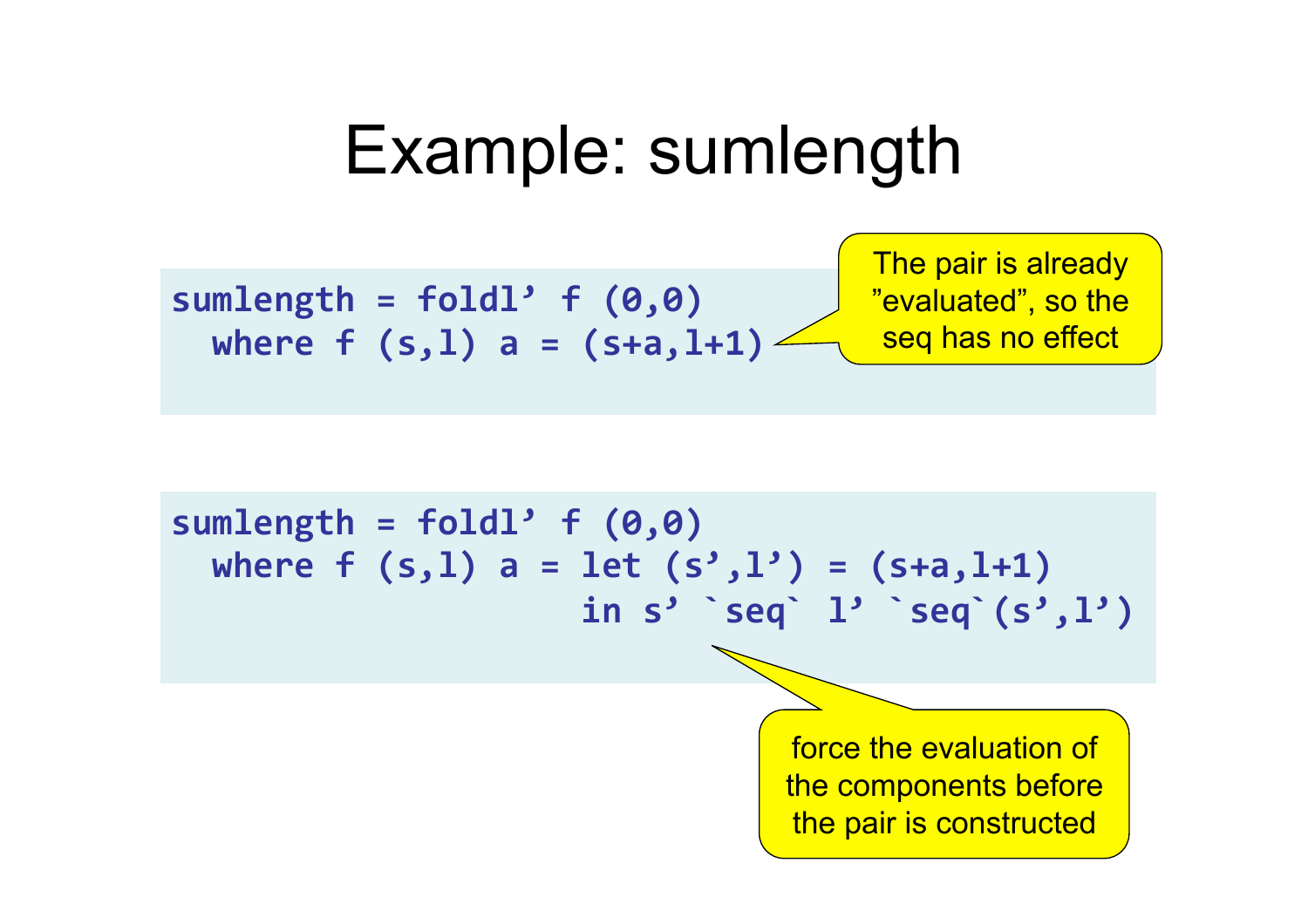### Lazyness and IO

```
count:: String -> IO Int
count f = do contents \langle - \rangle readFile f)))))))))))))let)n)=)read)contents
                   )))))))))))))writeFile)f)(show)(n+1)))
                   )))))))))))))return)n)
```
readFile not computed until it is needed

**Main>)count)**"**testfile**" **\*\*\*)Exception)**"**testfile**"**:)openFile)resource)** busy (file is locked)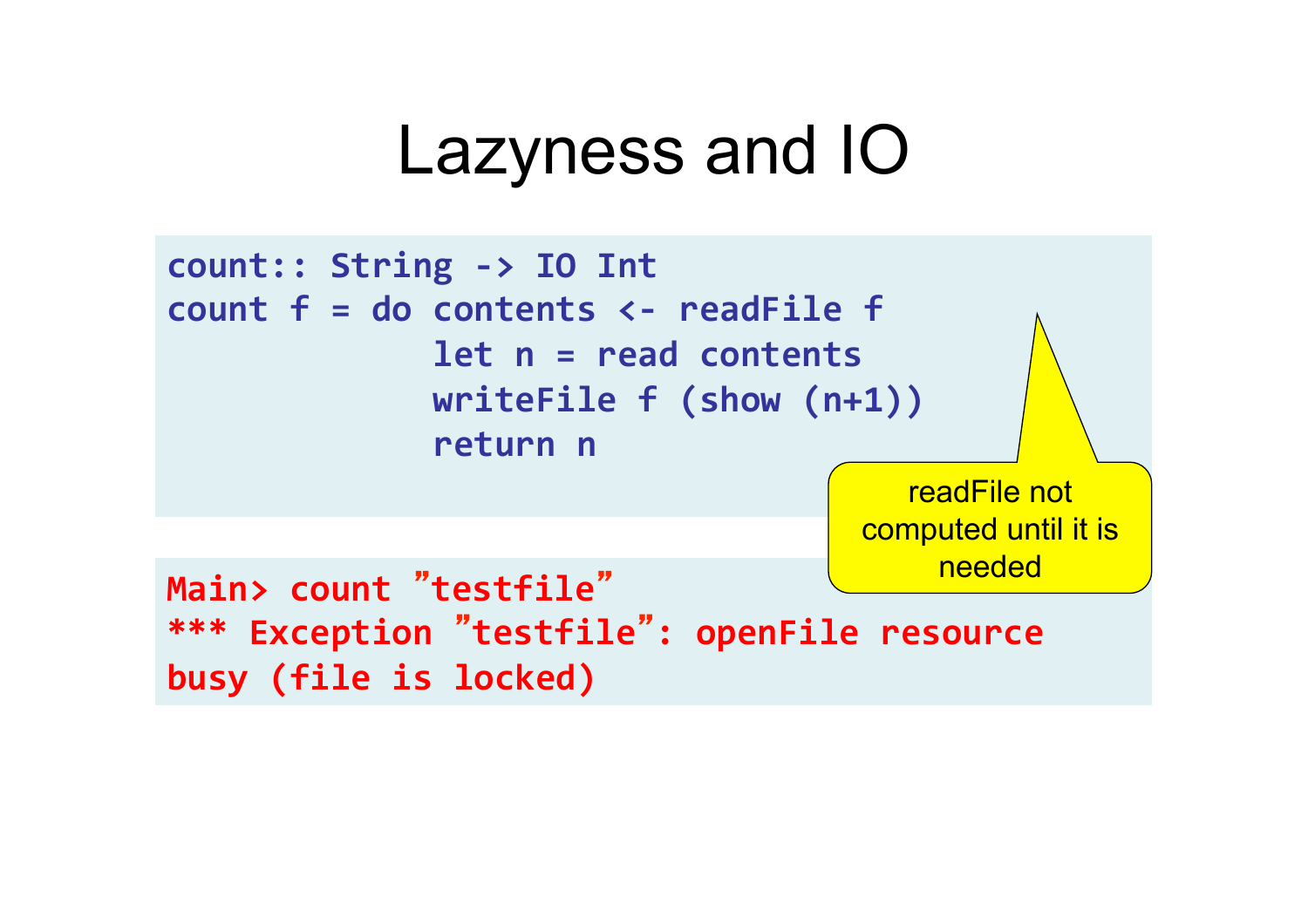### Lazyness and IO

```
count:: String -> IO Int
count f = do contents <- readFile f
                 )))))))))))))let)n)=)read)contents
                 )))))))))))))n)`seq`)writeFile)f)(show)(n+1)))
                 )))))))))))))return)n)
```
- Often lazy IO is "just the right thing"
- Need to control it sometimes
	- Usually solve this by working at the level of file handles. See e.g. System.IO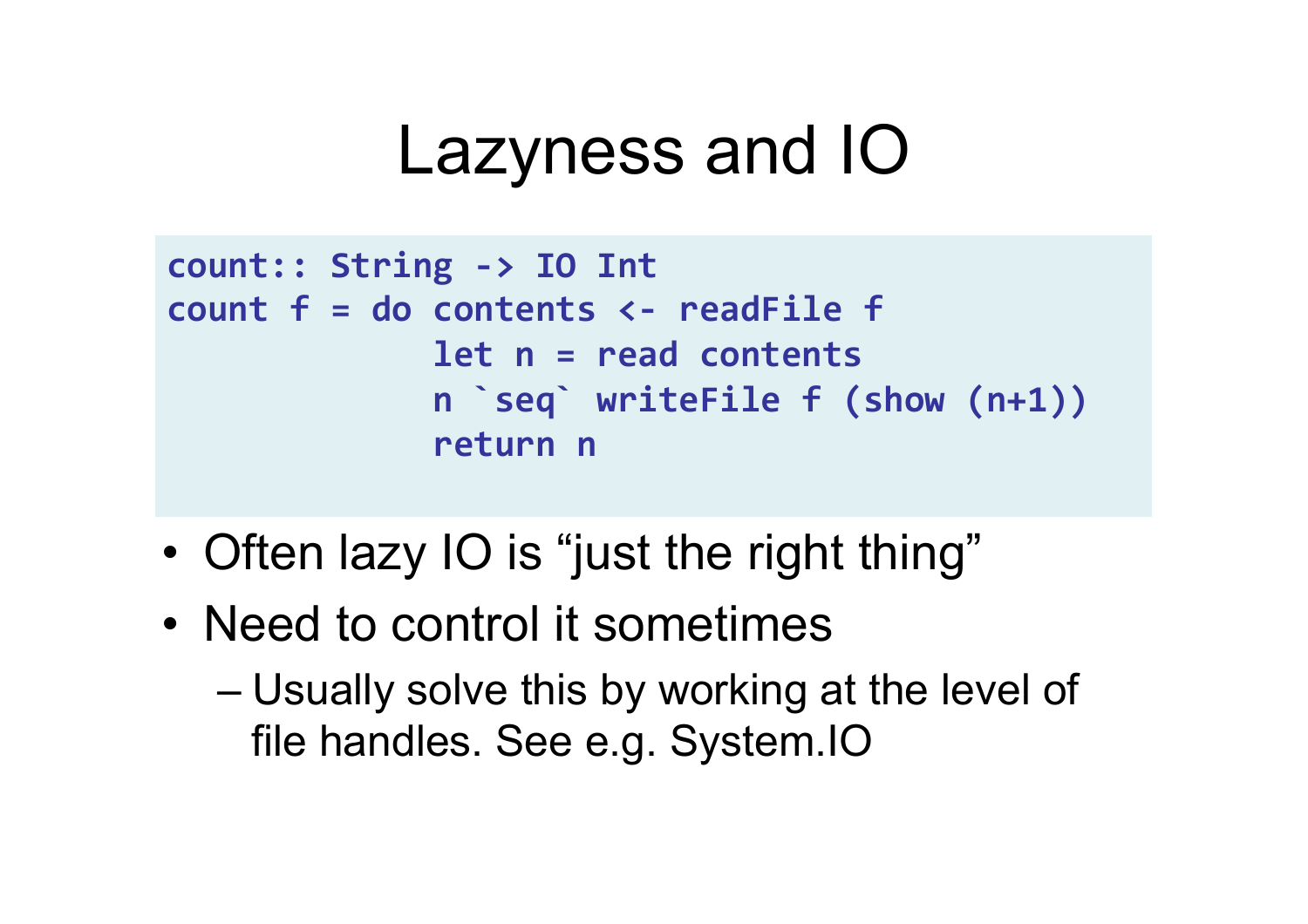## Conclusion

- Laziness
	- Evaluate "at most once "
	- programming style
- Do not have to use it
	- But powerful tool!
- Can make programs more "modular"
- Performance issues tricky
	- evaluation can be controlled using e.g. tail recursion and strictness. Best avoided unless necessary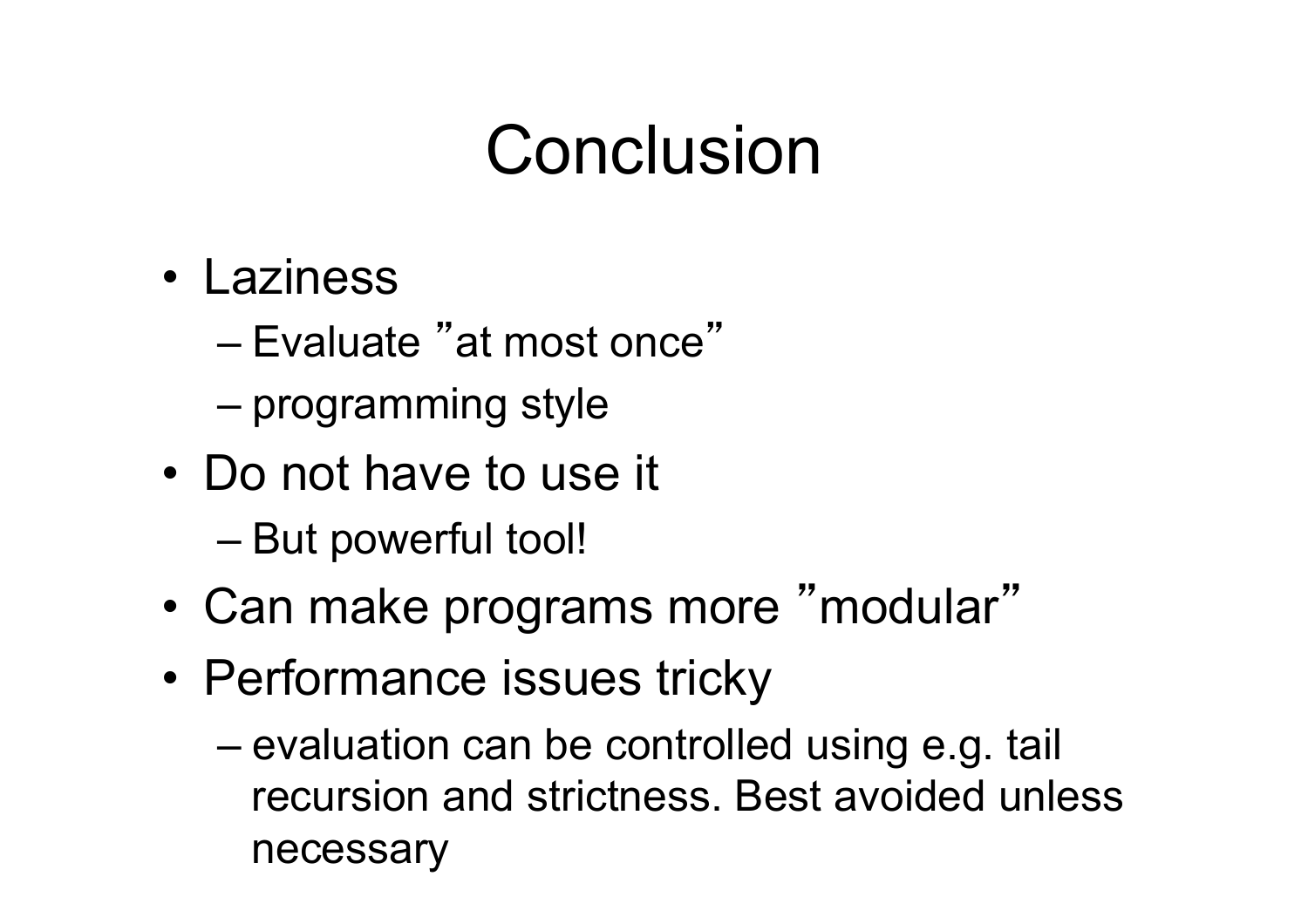# Next time: Controlling Evaluation for Parallelism

- *In theory* a compiler should be able to automatically compile pure functional programs to use multiple cores
	- $–$  purity  $\Rightarrow$  computations can be freely reordered without changing the result
- *In practice* this is hard. We need to give hints as to which strategy to use
	- but no synchronisation/deadlock issues need to be considered!